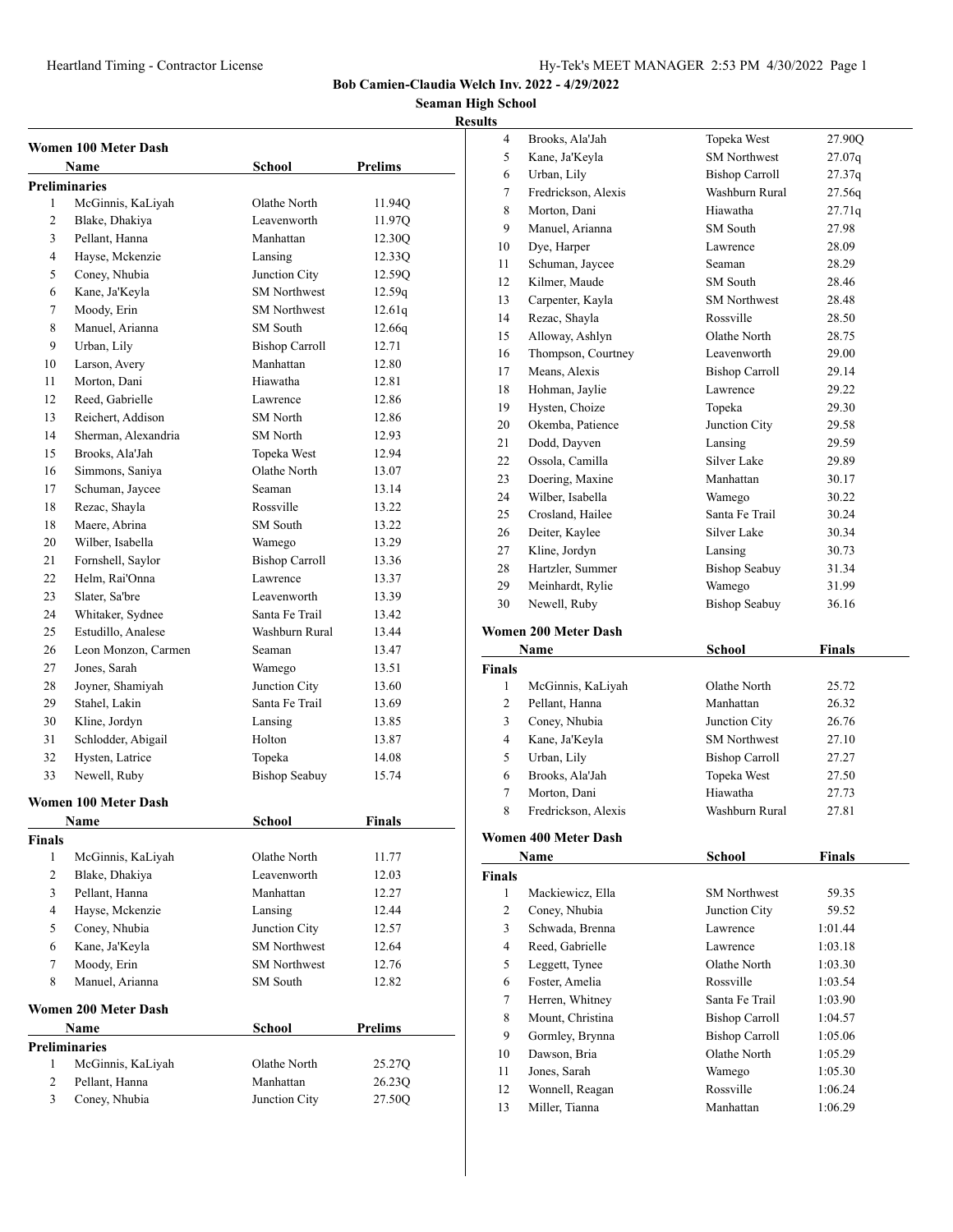**Bob Camien-Claudia Welch Inv. 2022 - 4/29/2022**

**High School** 

|                |                                |                       |               | <b>Seaman High!</b> |
|----------------|--------------------------------|-----------------------|---------------|---------------------|
|                |                                |                       |               | <b>Results</b>      |
|                | Finals  (Women 400 Meter Dash) |                       |               |                     |
|                | <b>Name</b>                    | <b>School</b>         | <b>Finals</b> |                     |
| 14             | Fredrickson, Alexis            | Washburn Rural        | 1:06.31       | Î                   |
| 15             | Zuniga, Marilena               | Topeka                | 1:06.32       | Î                   |
| 16             | Rottinghaus, Ava               | Silver Lake           | 1:06.66       | Wo                  |
| 17             | Bolan, Ella                    | Silver Lake           | 1:06.66       |                     |
| 18             | Hayse, Mckenzie                | Lansing               | 1:06.89       |                     |
| 19             | Allen, Aarlynn                 | Holton                | 1:07.40       | Fin                 |
| 20             | Anderson, Anya                 | Lansing               | 1:07.51       |                     |
| 21             | Foster, Kerrigan               | Rossville             | 1:07.59       |                     |
| 22             | Doonan, Kylie                  | <b>Bishop Carroll</b> | 1:07.85       |                     |
| 23             | Batista, Mia                   | Lansing               | 1:08.26       |                     |
| 24             | Okemba, Patience               | Junction City         | 1:10.36       |                     |
| 25             | Hysten, Choize                 | Topeka                | 1:10.75       |                     |
| 26             | Polter, Avary                  | Seaman                | 1:10.75       |                     |
| 27             | Burkett, Murin                 | Junction City         | 1:11.13       |                     |
| 28             | Chinn, Avery                   | Seaman                | 1:11.78       |                     |
|                | Women 800 Meter Run            |                       |               |                     |
|                | <b>Name</b>                    | <b>School</b>         | Finals        |                     |
| <b>Finals</b>  |                                |                       |               |                     |
| $\mathbf{1}$   | Druse, Bethany                 | Seaman                | 2:15.19       |                     |
| $\overline{2}$ | Gibson, Hannah                 | SM South              | 2:23.74       |                     |
| 3              | Loub, Hannah                   | Manhattan             | 2:24.19       |                     |
| $\overline{4}$ | Belgum, Chloee                 | SM North              | 2:24.65       |                     |
| 5              | Carter, Madeline               | Washburn Rural        | 2:29.28       |                     |
| 6              | Ismert, Rylee                  | Washburn Rural        | 2:30.47       |                     |
| 7              | Savannah, Destiny              | Lawrence              | 2:31.78       |                     |
| 8              | Farmer, Mariah                 | Silver Lake           | 2:32.53       |                     |
| 9              | Blachly, Niah                  | Olathe North          | 2:32.58       |                     |

| 36             | Jeffries, Mikayla    | Topeka West           | 2:58.54       |
|----------------|----------------------|-----------------------|---------------|
| 37             | Scillieri, Cristiana | Lansing<br>2:58.60    |               |
| 38             | Lacock, Keera        | Rossville             | 3:01.44       |
| 39             | Williamson, Alexia   | Lansing               | 3:02.19       |
|                | Women 1600 Meter Run |                       |               |
|                | Name                 | <b>School</b>         | <b>Finals</b> |
| <b>Finals</b>  |                      |                       |               |
| 1              | Gibson, Hannah       | SM South              | 5:18.46       |
| 2              | Farmer, Mariah       | Silver Lake           | 5:42.66       |
| 3              | Kennedy, Natalie     | Lawrence              | 5:43.77       |
| 4              | McGuire, Reagan      | Junction City         | 5:44.24       |
| 5              | Carter, Haley        | SM South              | 5:44.81       |
| 6              | Roman Nose, Emma     | Lawrence              | 5:45.44       |
| 7              | York, Brynna         | Junction City         | 5:51.62       |
| 8              | Tanner, Rebekah      | Lansing               | 5:58.63       |
| 9              | Gerber, Tessa        | Silver Lake           | 5:59.73       |
| 10             | Crum, Makenzie       | Olathe North          | 6:01.52       |
| 11             | Jobity, Malea        | Manhattan             | 6:01.77       |
| 12             | Atkins, Katelyn      | Junction City         | 6:02.50       |
| 13             | Burchstead, Olivia   | <b>SM</b> North       | 6:07.73       |
| 14             | Sampson, Savannah    | Seaman                | 6:12.67       |
| 15             | Fulmer, Adaline      | Wamego                | 6:12.78       |
| 16             | Gaul, Regan          | Manhattan             | 6:17.18       |
| 17             | Snider, Avery        | Manhattan             | 6:17.23       |
|                |                      | Lansing               |               |
| 18             | Dunlap, Kaylin       |                       | 6:28.91       |
| 19             | Nolte, Brooklyn      | Washburn Rural        | 6:30.31       |
| 20             | Parnell, Evie        | SM North              | 6:30.88       |
| 21             | Dorzweiler, Kailey   | Washburn Rural        | 6:31.03       |
| 22             | Phelps, Chloe        | Topeka West           | 6:34.18       |
| 23             | Ward, Katie          | Leavenworth           | 6:39.58       |
| 24             | Tullius, Alexandria  | Leavenworth           | 6:45.55       |
| 25             | Scillieri, Cristiana | Lansing               | 6:47.72       |
| 26             | Cabral, Erika        | Topeka                | 6:48.20       |
| 27             | Denney, Avery        | Leavenworth           | 6:51.68       |
| 28             | Carter, Savannah     | Seaman                | 6:56.55       |
| $\sim$ $\sim$  | Katzenberger, Cora   | Olathe North          | <b>DNF</b>    |
|                | Women 3200 Meter Run |                       |               |
|                | Name                 | <b>School</b>         | Finals        |
| <b>Finals</b>  |                      |                       |               |
| 1              | Mullen, Paige        | <b>SM Northwest</b>   | 10:58.53      |
| $\overline{c}$ | Tobaben, Kaylee      | Olathe North          | 11:04.94      |
| 3              | Jackson, Hope        | <b>Bishop Carroll</b> | 11:28.33      |
| $\overline{4}$ | Fink, Payton         | Washburn Rural        | 11:46.12      |
| 5              | Martin, Brooke       | <b>Bishop Carroll</b> | 11:59.71      |
| 6              | Tyrrell, Josie       | SM North              | 12:00.30      |
| $\tau$         | Phelps, Anna         | Topeka West           | 12:09.89      |
| 8              | Pierce, Lorna Rae    | Junction City         | 12:16.11      |
| 9              | Dockstader, Lexie    | Olathe North          | 12:25.45      |
| 10             | Pickering, Rebekah   | Manhattan             | 12:38.92      |
| 11             | Bird, Khloi          | Washburn Rural        | 12:46.77      |
| 12             | Jobity, Jalissa      | Manhattan             | 12:49.45      |
| 13             | Corn, Rachel         | Manhattan             | 12:54.45      |
| 14             | Gerber, Tessa        | Silver Lake           | 13:07.93      |
|                |                      |                       |               |
| 15             | Tanner, Rebekah      | Lansing               | 13:17.31      |

| 19            | Allen, Aarlynn             | Holton                | 1:07.40       |
|---------------|----------------------------|-----------------------|---------------|
| 20            | Anderson, Anya             | Lansing               | 1:07.51       |
| 21            | Foster, Kerrigan           | Rossville             | 1:07.59       |
| 22            | Doonan, Kylie              | <b>Bishop Carroll</b> | 1:07.85       |
| 23            | Batista, Mia               | Lansing               | 1:08.26       |
| 24            | Okemba, Patience           | Junction City         | 1:10.36       |
| 25            | Hysten, Choize             | Topeka                | 1:10.75       |
| 26            | Polter, Avary              | Seaman                | 1:10.75       |
| 27            | Burkett, Murin             | Junction City         | 1:11.13       |
| 28            | Chinn, Avery               | Seaman                | 1:11.78       |
|               | <b>Women 800 Meter Run</b> |                       |               |
|               | <b>Name</b>                | <b>School</b>         | <b>Finals</b> |
| <b>Finals</b> |                            |                       |               |
| 1             | Druse, Bethany             | Seaman                | 2:15.19       |
| 2             | Gibson, Hannah             | <b>SM</b> South       | 2:23.74       |
| 3             | Loub, Hannah               | Manhattan             | 2:24.19       |
| 4             | Belgum, Chloee             | SM North              | 2:24.65       |
| 5             | Carter, Madeline           | Washburn Rural        | 2:29.28       |
| 6             | Ismert, Rylee              | Washburn Rural        | 2:30.47       |
| 7             | Savannah, Destiny          | Lawrence              | 2:31.78       |
| 8             | Farmer, Mariah             | Silver Lake           | 2:32.53       |
| 9             | Blachly, Niah              | Olathe North          | 2:32.58       |
| 10            | Herren, Whitney            | Santa Fe Trail        | 2:33.06       |
| 11            | Montoya, Krystal           | <b>SM</b> North       | 2:34.15       |
| 12            | Roman Nose, Emma           | Lawrence              | 2:34.47       |
| 13            | McGuire, Reagan            | Junction City         | 2:34.97       |
| 14            | Foster, Amelia             | Rossville             | 2:35.19       |
| 15            | Harris-Webster, Tamara     | <b>SM</b> Northwest   | 2:36.16       |
| 16            | Harkin, Jillian            | Manhattan             | 2:37.07       |
| 17            | Schultz, Audrey            | SM South              | 2:37.17       |
| 18            | Donahue, Caroline          | Wamego                | 2:37.59       |
| 19            | Tyson, Bella               | Burlingame            | 2:37.67       |
| 20            | Heston, Taylie             | Seaman                | 2:37.72       |
| 21            | Kreamer, Anna              | SM South              | 2:38.37       |
| 22            | Morenz, Grace              | Wamego                | 2:39.13       |
| 23            | Atkins, Katelyn            | Junction City         | 2:40.11       |
| 24            | Almsberger, Kira           | Olathe North          | 2:41.23       |
| 25            | Mosher, Sophia             | Lansing               | 2:41.48       |
| 26            | Juan, Jalen                | SM North              | 2:42.18       |
| 27            | Thompson, Emma             | Leavenworth           | 2:43.01       |
| 28            | Dales, Samantha            | Leavenworth           | 2:44.92       |
| 29            | Spurlock, Leah             | Seaman                | 2:45.35       |
| 30            | Jobity, Malea              | Manhattan             | 2:46.08       |
| 31            | Monroe, Olivia             | Lawrence              | 2:46.39       |
| 32            | Cyphers, Charlotte         | Holton                | 2:50.41       |
| 33            | Piper, Josie               | Santa Fe Trail        | 2:50.79       |
| 34            | Christensen, Maria         | Washburn Rural        | 2:51.23       |
| 35            | Ham, Maria                 | Santa Fe Trail        | 2:56.28       |
|               |                            |                       |               |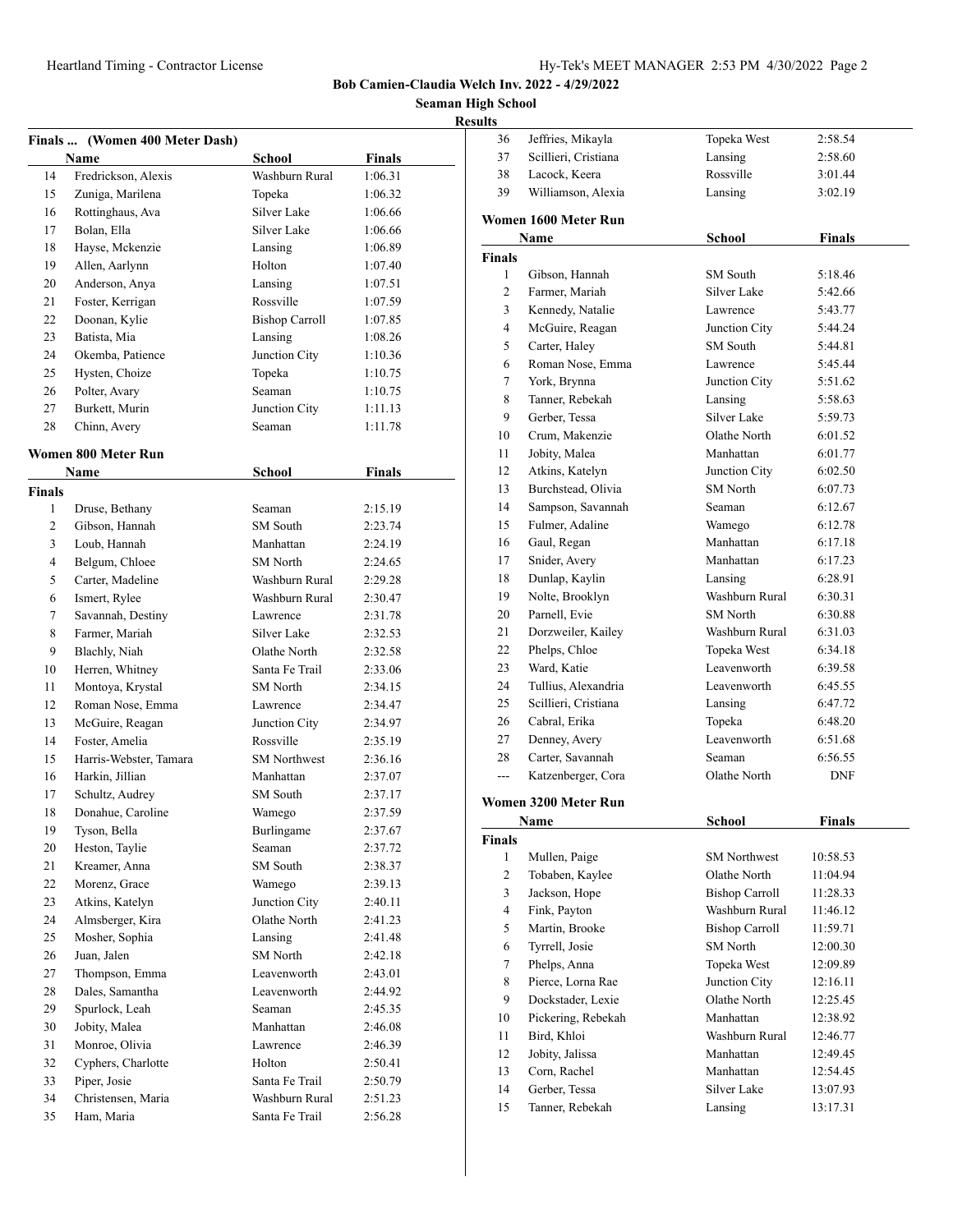**Seaman High School Results**

|                |                                |                       | R             |
|----------------|--------------------------------|-----------------------|---------------|
|                | Finals  (Women 3200 Meter Run) |                       |               |
|                | <b>Name</b>                    | <b>School</b>         | <b>Finals</b> |
| 16             | Banks, Ajah                    | Santa Fe Trail        | 13:18.24      |
| 17             | Sampson, Savannah              | Seaman                | 13:18.83      |
| 18             | Herlihy, Micayla               | Leavenworth           | 13:22.17      |
| 19             | Lind, Charlee                  | Wamego                | 13:27.03      |
| 20             | Umscheid, Taylor               | Wamego                | 13:43.25      |
| 21             | Muzzy, Allison                 | Lansing               | 13:50.01      |
| 22             | Ward, Katie                    | Leavenworth           | 14:27.29      |
|                | <b>Women 100 Meter Hurdles</b> |                       |               |
|                | Name                           | <b>School</b>         | Prelims       |
|                | <b>Preliminaries</b>           |                       |               |
| 1              | Kilmer, Maude                  | SM South              | 15.86Q        |
| 2              | Pixton, Olivia                 | <b>SM</b> Northwest   | 15.88Q        |
| 3              | Stallbaumer, Taylin            | Seaman                | 16.15Q        |
| 4              | Nordhus, Evan                  | <b>Bishop Carroll</b> | 16.50q        |
| 5              | Wessel, Aurora                 | <b>SM</b> South       | 16.62q        |
| 6              | Ossola, Camilla                | Silver Lake           | 16.94q        |
| 7              | Stallbaumer, Jaida             | Seaman                | 16.94q        |
| 8              | Epian, Joan                    | Lawrence              | 17.23q        |
| 9              | Carlson, Jayana                | Holton                | 17.33         |
| 10             | Whitaker, Sydnee               | Santa Fe Trail        | 17.47         |
| 11             | Gross, Macey                   | Holton                | 17.50         |
| 12             | Margheim, Gabriella            | Olathe North          | 17.61         |
| 13             | Faught, Amy                    | Leavenworth           | 18.15         |
| 14             | Holloway, Alexis               | Wamego                | 18.19         |
| 15             | Jund, Anna                     | Manhattan             | 18.20         |
| 16             | McCaffrey, Lauren              | Silver Lake           | 18.21         |
| 17             | Johnson, Clara                 | Jeff Co North         | 18.45         |
| 18             | Ray, Lindsey                   | Olathe North          | 19.05         |
| 19             | Mullinax, Haley                | Wamego                | 19.77         |
| 20             | Riffel, Alex                   | SM North              | 20.16         |
| 21             | Hysten, Karla                  | Topeka                | 22.03         |
| ---            | Prestonback, Kennedy           | Manhattan             | <b>FS</b>     |
|                | <b>Women 100 Meter Hurdles</b> |                       |               |
|                | Name                           | School                | Finals        |
| Finals         |                                |                       |               |
| $\mathbf{1}$   | Stallbaumer, Taylin            | Seaman                | 15.47         |
| 2              | Pixton, Olivia                 | <b>SM Northwest</b>   | 15.63         |
| 3              | Kilmer, Maude                  | SM South              | 15.81         |
| 4              | Nordhus, Evan                  | <b>Bishop Carroll</b> | 16.05         |
| 5              | Wessel, Aurora                 | SM South              | 16.57         |
| 6              | Epian, Joan                    | Lawrence              | 16.95         |
| 7              | Stallbaumer, Jaida             | Seaman                | 17.23         |
| 8              | Ossola, Camilla                | Silver Lake           | 18.01         |
|                | <b>Women 300 Meter Hurdles</b> |                       |               |
|                | Name                           | <b>School</b>         | <b>Finals</b> |
| Finals         |                                |                       |               |
| 1              | Nordhus, Evan                  | <b>Bishop Carroll</b> | 47.19         |
| $\overline{c}$ | Pixton, Olivia                 | <b>SM</b> Northwest   | 47.74         |
| 3              | Stallbaumer, Taylin            | Seaman                | 48.25         |
| 4              | Wessel, Aurora                 | SM South              | 49.99         |
| 5              | Pixton, Addison                | <b>SM Northwest</b>   | 50.10         |

| ults           |                         |                       |         |  |
|----------------|-------------------------|-----------------------|---------|--|
| 6              | Gross, Macey            | Holton                | 50.53   |  |
| 7              | Dodd, Tiara             | Holton                | 50.84   |  |
| 8              | Arasmith, Kyra          | Manhattan             | 51.67   |  |
| 9              | Lacock, Keera           | Rossville             | 51.83   |  |
| 10             | Holloway, Alexis        | Wamego                | 52.67   |  |
| 11             | Maere, Abrina           | SM South              | 53.55   |  |
| 12             | Fornshell, Saylor       | <b>Bishop Carroll</b> | 53.56   |  |
| 13             | Epian, Joan             | Lawrence              | 53.59   |  |
| 14             | Steiner, Ally           | Seaman                | 54.12   |  |
| 15             | Lierz, Darcy            | Hiawatha              | 54.20   |  |
| 16             | Barron, Aylani          | Manhattan             | 54.25   |  |
| 17             | Manhart, Jersey         | Silver Lake           | 55.24   |  |
| 18             | Jund, Anna              | Manhattan             | 56.06   |  |
| 19             | Mullinax, Haley         | Wamego                | 56.15   |  |
| 20             | Riffel, Alex            | <b>SM</b> North       | 56.81   |  |
| 21             | Faught, Amy             | Leavenworth           | 58.11   |  |
| 22             | Wehrli, Sarah           | Silver Lake           | 58.83   |  |
| 23             | Miller, Nicole          | Seaman                | 1:00.42 |  |
| 24             | Hysten, Karla           | Topeka                | 1:01.90 |  |
| 25             | Johnson, Clara          | Jeff Co North         | 1:03.12 |  |
|                | Women 4x100 Meter Relay |                       |         |  |
|                | Team                    | Relay                 | Finals  |  |
| <b>Finals</b>  |                         |                       |         |  |
| 1              | Olathe North            | A                     | 49.38   |  |
|                | 1) Simmons, Saniya      | 2) McGinnis, KaLiyah  |         |  |
|                | 3) Alloway, Ashlyn      | 4) Leggett, Tynee     |         |  |
| $\overline{2}$ | <b>SM</b> South         | A                     | 50.44   |  |
|                | 1) Maere, Abrina        | 2) Manuel, Arianna    |         |  |
|                | 3) Kilmer, Maude        | 4) Womack, Kirsten    |         |  |
| 3              | Manhattan               | A                     | 50.55   |  |
|                | 1) Barron, Aylani       | 2) Pellant, Hanna     |         |  |
|                | 3) Doering, Maxine      | 4) Larson, Avery      |         |  |
| 4              | Leavenworthl            | А                     | 50.65   |  |
| 5              | <b>SM</b> Northwest     | A                     | 50.76   |  |
| 6              | <b>SM</b> North         | A                     | 50.96   |  |
|                | 1) Sherman, Alexandria  | 2) Reichert, Addison  |         |  |
|                | 3) Curtis, Rosjai       | 4) Thies, Maya        |         |  |
| 7              | <b>Bishop Carroll</b>   | A                     | 51.40   |  |

| 1) Means, Alexis       |   | 2) Urban, Lily      |                                                                 |
|------------------------|---|---------------------|-----------------------------------------------------------------|
| 3) Fornshell, Saylor   |   | 4) Nordhus, Evan    |                                                                 |
| Lansing                | A |                     | 51.98                                                           |
| 1) Dodd, Dayven        |   |                     |                                                                 |
| 3) Kline, Jordyn       |   | 4) Baker, Reece     |                                                                 |
| Seaman                 | A |                     | 52.45                                                           |
| 1) Leon Monzon, Carmen |   | 2) Steiner, Ally    |                                                                 |
| 3) Stallbaumer, Jaida  |   |                     |                                                                 |
| Junction City          | A |                     | 53.42                                                           |
| Wamego                 | А |                     | 53.61                                                           |
| 1) Holloway, Alexis    |   | 2) Jones, Sarah     |                                                                 |
| 3) Freidline, Paige    |   | 4) Wilber, Isabella |                                                                 |
| Holton                 | А |                     | 53.63                                                           |
| Washburn Rural         | A |                     | 53.67                                                           |
| Topeka                 | А |                     | 53.90                                                           |
| 1) Hysten, Latrice     |   |                     |                                                                 |
|                        |   |                     | 2) Hayse, Mckenzie<br>4) Schuman, Jaycee<br>2) Zuniga, Marilena |

3) Hysten, Choize 4) Rodriguez, Clene'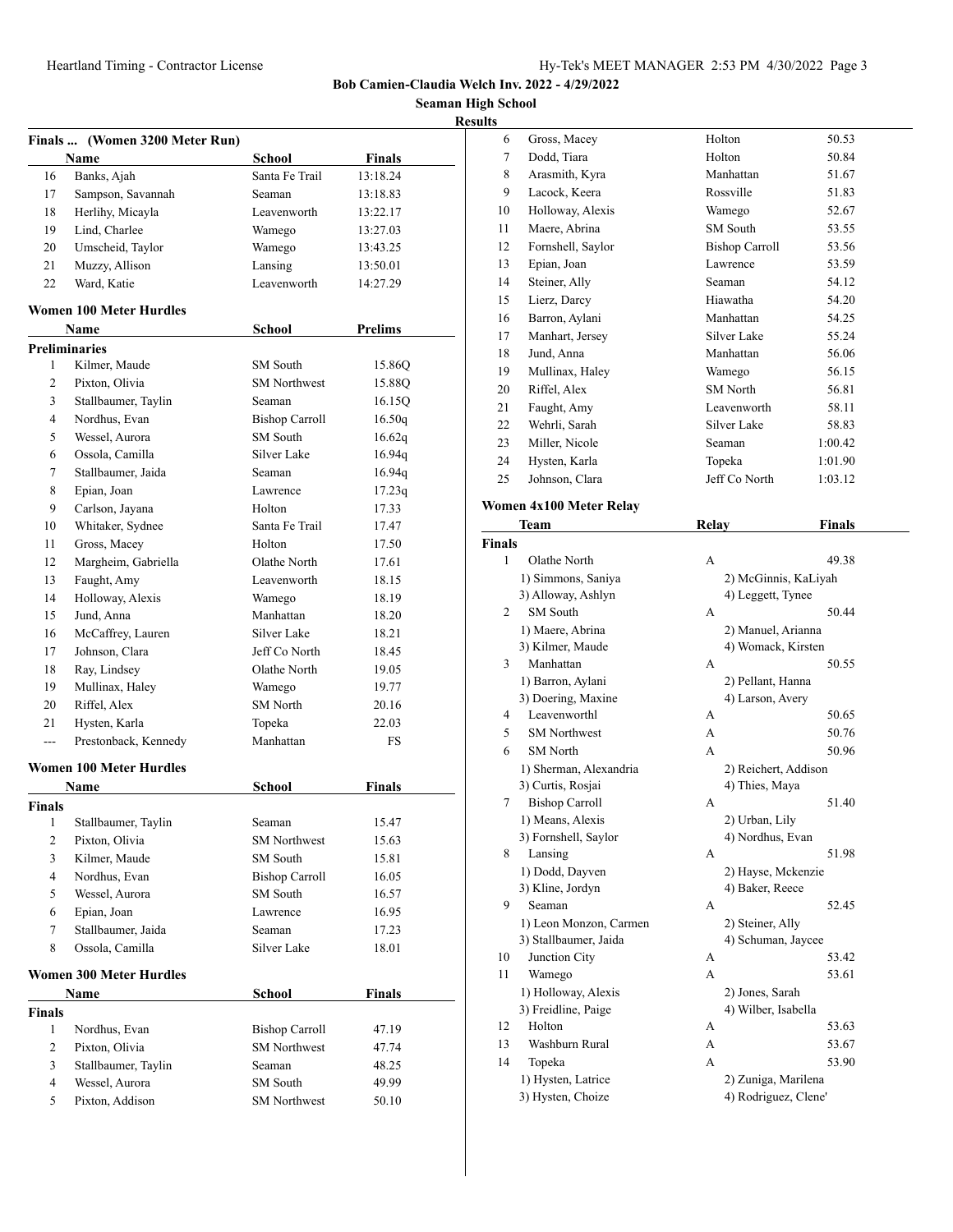**Seaman High School**

#### **Results**

|        | Finals  (Women 4x100 Meter Relay)    |       |                                  |
|--------|--------------------------------------|-------|----------------------------------|
|        | Team                                 | Relay | <b>Finals</b>                    |
| 15     | Burlingame                           | А     | 53.95                            |
| 16     | Silver Lake                          | А     | 54.22                            |
|        | 1) Kruger, Kaibryn                   |       | 2) Doty, Ellen                   |
|        | 3) Deiter, Kaylee                    |       | 4) Rottinghaus, Ava              |
| 17     | Santa Fe Trail                       | А     | 54.76                            |
|        | 1) Crosland, Hailee                  |       | 2) Lester, Ashlyn                |
|        | 3) Stahel, Lakin                     |       | 4) Whitaker, Sydnee              |
| 18     | Hiawatha                             | A     | 54.85                            |
|        | 1) Hageman, Maizie                   |       | 2) Lierz, Darcy                  |
|        | 3) Bigham, Emma                      |       | 4) Morton, Dani                  |
| 19     | <b>Bishop Seabuy</b>                 | A     | 59.27                            |
|        | 1) Johnson, Anna                     |       | 2) Motsinger, Hannah             |
|        | 3) Newell, Ruby                      |       | 4) Hartzler, Summer              |
|        | Women 4x800 Meter Relay              |       |                                  |
|        | Team                                 | Relay | Finals                           |
| Finals |                                      |       |                                  |
| 1      | <b>SM</b> North                      | А     | 9:49.03                          |
|        | 1) Belgum, Chloee                    |       | 2) Tyrrell, Josie                |
|        | 3) Thies, Maya                       |       | 4) Muprhy, Brenna                |
| 2      | <b>SM Northwest</b>                  | А     | 10:06.34                         |
| 3      | Washburn Rural                       | А     | 10:10.11                         |
| 4      | Seaman                               | A     | 10:23.44                         |
|        | 1) Druse, Bethany                    |       | 2) Becker, Anna                  |
|        | 3) Spurlock, Leah                    |       | 4) Heston, Taylie                |
| 5      | Lawrence                             | А     | 10:25.04                         |
|        | 1) Savannah, Destiny                 |       | 2) Roman Nose, Emma              |
|        | 3) Monroe, Olivia                    |       | 4) Kennedy, Natalie              |
| 6      | <b>Bishop Carroll</b>                | А     | 10:27.36                         |
|        | 1) Martin, Brooke                    |       | 2) Gormley, Brynna               |
|        | 3) Doonan, Kylie                     |       | 4) Jackson, Hope                 |
| 7      | Olathe North                         | А     | 10:36.02                         |
|        | 1) Blachly, Niah                     |       | 2) Wagoner, Brooke               |
|        | 3) French, Ava                       |       | 4) Stewart, Savanna              |
| 8      | Silver Lake                          | А     | 10:45.93                         |
|        | 1) Gerber, Tessa                     |       | 2) Bolan, Ella                   |
|        | 3) Doty, Ellen                       |       | 4) Farmer, Mariah                |
| 9      | Lansing                              | А     | 10:50.47                         |
|        | 1) Anderson, Anya                    |       | 2) Muzzy, Allison                |
|        |                                      |       | 4) Mosher, Sophia                |
| 10     | 3) Dunlap, Kaylin<br>Santa Fe Trail  | А     | 10:53.69                         |
|        |                                      |       |                                  |
|        | 1) Banks, Ajah<br>3) Herren, Whitney |       | 2) Ham, Maria<br>4) Piper, Josie |
|        | Wamego                               |       |                                  |
| 11     |                                      | А     | 10:55.04                         |
|        | 1) Donahue, Caroline                 |       | 2) Umscheid, Taylor              |
|        | 3) Lind, Charlee                     |       | 4) Pittenger-R, Sariah           |
| 12     | Holton                               | А     | 10:58.93                         |
| 13     | Leavenworthl                         | А     | 11:03.16                         |
| 14     | Hiawatha                             | А     | 11:09.17                         |
|        | 1) Bigham, Emma                      |       | 2) Faulenbach, Amelie            |
|        | 3) Hageman, Maizie                   |       | 4) Lierz, Darcy                  |
| 15     | Topeka West                          | А     | 11:28.17                         |
|        | 1) Phelps, Anna                      |       | 2) Jeffries, Mikayla             |
|        | 3) Phelps, Chloe                     |       | 4) Bogart, Braya                 |
|        |                                      |       |                                  |

|                | Women High Jump         |                       |               |
|----------------|-------------------------|-----------------------|---------------|
|                | Name                    | <b>School</b>         | Finals        |
| <b>Finals</b>  |                         |                       |               |
| 1              | Manville, Adie          | Jeff Co North         | 5-06.00       |
| $\overline{c}$ | Whitaker, Sydnee        | Santa Fe Trail        | 5-00.00       |
| 2              | Jones, MaKinsey         | Topeka West           | 5-00.00       |
| 2              | Alloway, Ashlyn         | Olathe North          | 5-00.00       |
| 5              | Mount, Christina        | <b>Bishop Carroll</b> | 5-00.00       |
| 5              | Winters, Daelyn         | Burlingame            | 5-00.00       |
| 7              | Wistuba, Tera           | Jeff Co North         | 4-10.00       |
| 7              | Maughan, Avril          | <b>Bishop Carroll</b> | 4-10.00       |
| 9              | Ossola, Camilla         | Silver Lake           | 4-10.00       |
| 10             | Lee, Brittan            | <b>SM</b> North       | 4-10.00       |
| 11             | Deiter, Kaylee          | Silver Lake           | 4-08.00       |
| 11             | Nelson, Chloe           | Olathe North          | 4-08.00       |
| 11             | Stuewe, Lauren          | Seaman                | 4-08.00       |
| 11             | Gross, Macey            | Holton                | 4-08.00       |
| 11             | Jones, Allie            | Seaman                | 4-08.00       |
| 11             | Joyner, Shamiyah        | Junction City         | 4-08.00       |
| 11             | Helten, Madison         | <b>Bishop Carroll</b> | 4-08.00       |
| $---$          | Worley, Molly           | Washburn Rural        | NH            |
| ---            | Tatum, Olivia           | Topeka                | NΗ            |
| ---            | Blow, Maddy             | Washburn Rural        | <b>NH</b>     |
| ---            | Pickman, Miri           | Lawrence              | NH            |
|                | Kratochvil, Faith       | Manhattan             | NH            |
| ---            | Stallbaumer, Jaida      | Seaman                | NH            |
| ---            | Ray, Lindsey            | Olathe North          | NH            |
|                |                         |                       |               |
|                | <b>Women Pole Vault</b> |                       |               |
|                | Name                    | <b>School</b>         | <b>Finals</b> |
| Finals         |                         |                       |               |
| 1              | Baker, Reece            | Lansing               | 11-06.00      |
| 2              | Neighbour, Tori         | <b>SM</b> Northwest   | 10-06.00      |
| 3              | Robinson, Piper         | Holton                | 10-00.00      |
| 4              | Stannard, Sky           | SM South              | 10-00.00      |
| 5              | Phillips, Alexis        | <b>SM</b> North       | 9-00.00       |
| 6              | Leming, Sarah           | <b>SM</b> Northwest   | 8-06.00       |
| 7              | Maughan, Avril          | <b>Bishop Carroll</b> | 8-00.00       |
| 7              | Nash, Lyla              | <b>SM</b> North       | 8-00.00       |
| 9              | Estudillo, Analese      | Washburn Rural        | 8-00.00       |
| 9              | Holthaus, Joslyn        | Manhattan             | 8-00.00       |
| 11             | Doty, Ellen             | Silver Lake           | 7-06.00       |
| 11             | Fredrickson, Alexis     | Washburn Rural        | 7-06.00       |
| ---            | Behring, Abigail        | <b>Bishop Carroll</b> | NH            |
| ---            | ST Laurent, Allison     | Manhattan             | NH            |
|                | <b>Women Long Jump</b>  |                       |               |
|                | Name                    | <b>School</b>         | <b>Finals</b> |
| <b>Finals</b>  |                         |                       |               |
| 1              | Simmons, Saniya         | Olathe North          | 17-09.50      |
| 2              | Allen, Tani'Ya          | <b>SM</b> Northwest   | 17-06.50      |
| 3              | Schwada, Brenna         | Lawrence              | 17-06.00      |
| 4              | Wilber, Isabella        | Wamego                | 17-02.50      |

5 Pellant, Hanna Manhattan 16-10.00 6 Curtis, Rosjai SM North 16-09.00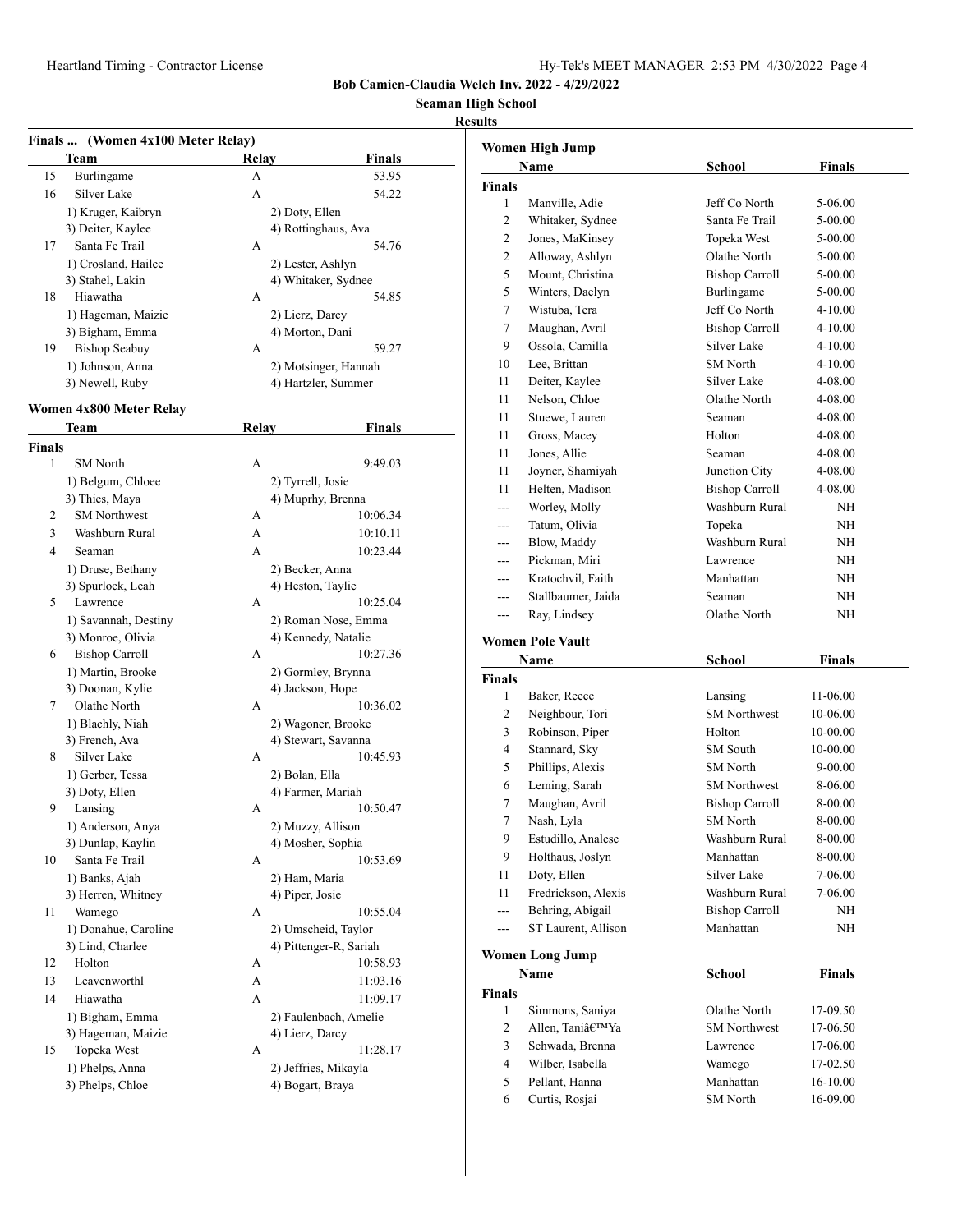# **Seaman High School**

### **Results Finals ... (Women Long Jump) Name School Finals** 6 Jensen, Hannah Olathe North 16-09.00 8 Hayse, Mckenzie Lansing 16-06.00 8 Gardner, Brandi Leavenworth 16-06.00 10 Larson, Avery Manhattan 16-01.00 11 Cooper, Gianna Lawrence 15-11.00 12 Brooks, Ala'Jah Topeka West 15-10.00 13 Harris, Jayda Junction City 15-07.00 14 Reichert, Addison SM North 15-06.00 15 Urban, Lily Bishop Carroll 15-05.00 16 Berg, Raegan Washburn Rural 15-02.50 17 Tenbrink, Mason Seaman 15-02.00 18 Scales, Kaziah Washburn Rural 15-01.50 19 Kobuszewski, Madison Seaman 15-00.50 20 Russell, Ellie Seaman 14-10.50 21 Carter, Madeline Washburn Rural 14-09.50 22 Stahel, Lakin Santa Fe Trail 14-09.00 22 Wyatt, Willow Burlingame 14-09.00 24 Adam, Kahlia Manhattan 14-06.00 25 Kruger, Kaibryn Silver Lake 14-01.50 25 Means, Alexis Bishop Carroll 14-01.50 27 Hovestadt, Madison Burlingame 14-01.00 27 Trammel, Gracie Silver Lake 14-01.00 29 James, Jayda Leavenworth 14-00.00 **Women Triple Jump Name School Finals Finals** 1 Pixton, Olivia SM Northwest 36-10.00 2 Curtis, Rosjai SM North 35-10.00 3 Pixton, Addison SM Northwest 35-04.50 4 Kruger, Kaibryn Silver Lake 35-00.00 5 Ault, Katie SM Northwest 34-09.50 6 Cooper, Gianna Lawrence 34-09.00 7 Jones, MaKinsey Topeka West 34-08.00 8 Helten, Madison Bishop Carroll 34-05.00 9 Margheim, Gabriella Olathe North 33-11.50 10 Harris, Jayda Junction City 33-05.00 11 Brooks, Ala'Jah Topeka West 33-03.00 12 Pickman, Miri Lawrence 33-00.50 13 Porres, Alessandra Manhattan 32-11.00 14 Scales, Kaziah Washburn Rural 32-09.50 15 Wilber, Isabella Wamego 32-06.00 15 Dodd, Dayven Lansing 32-06.00 17 Kobuszewski, Madison Seaman 32-00.50 18 Allen, Amariah Holton 31-10.50 19 Berg, Raegan Washburn Rural 31-09.00 20 Holloway, Alexis Wamego 31-02.50 21 Trammel, Gracie Silver Lake 31-01.50 22 Pham, Jewel Bishop Carroll 31-00.00 23 Tenbrink, Mason Seaman 30-02.50 24 Foster, Kerrigan Rossville 29-05.50 25 Steiner, Ally Seaman 28-11.00 26 Wehrli, Sarah Silver Lake 27-08.00

|                | <b>Women Shot Put</b>     |                       |            |  |
|----------------|---------------------------|-----------------------|------------|--|
|                | Name                      | School                | Finals     |  |
| <b>Finals</b>  |                           |                       |            |  |
| 1              | Womack, Kirsten           | SM South              | 40-10.25   |  |
| $\overline{c}$ | Gillum, Briar             | Rossville             | 40-02.75   |  |
| 3              | Mullins, Mykala           | Lansing               | 39-03.25   |  |
| 4              | Pickens, Aarion           | Leavenworth           | 38-09.25   |  |
| 5              | Ilalio, Teuila            | Manhattan             | 37-11.75   |  |
| 6              | Herren, Whitney           | Santa Fe Trail        | 35-02.50   |  |
| 7              | Wilkerson, Mikayla        | Topeka West           | 34-04.50   |  |
| 8              | Ashcraft, Darcee          | Holton                | 33-07.25   |  |
| 9              | Batista, Alyssa           | Lansing               | 33-06.75   |  |
| 10             | Cassie, Smith             | Silver Lake           | 32-07.25   |  |
| 11             | Krause, Brianna           | Lansing               | 32-04.25   |  |
| 12             | Bartolome, Enaleen        | Junction City         | 31-02.00   |  |
| 13             | Mount, Kailin             | <b>Bishop Carroll</b> | 30-07.00   |  |
| 14             | Dowell, Emma              | <b>Bishop Carroll</b> | 29-11.50   |  |
|                | Tenbrink, Laney           | Seaman                | ND         |  |
|                | Smith, Alania             | Silver Lake           | ND         |  |
|                | Willmon, Khaia            | Silver Lake           | ND         |  |
| ---            | Setty, Courtney           | <b>SM</b> South       | ND         |  |
| ---            | Saili, Dawn               | Topeka                | ND         |  |
|                | Rivera, Daniella          | Lawrence              | ND         |  |
| ---            | Deters, Renn              | Holton                | ND         |  |
|                | Davis, Izzy               | Washburn Rural        | ND.        |  |
|                | Dubois, Sabrina           | <b>SM</b> North       | ND         |  |
| ---            | Bertels, Kaydee           | Jeff Co North         | ND         |  |
|                | Benjamin, Whitney         | Holton                | ND.        |  |
| ---            | Chmidling, Laura          | Leavenworth           | ND         |  |
| ---            | Hysten, Karla             | Topeka                | ND         |  |
|                | Hoffer, Rylee             | Seaman                | ND.        |  |
|                | Jones, Brooklyn           | Topeka                | ND         |  |
| ---            | Duncan, Azaryah           | Topeka West           | ND         |  |
| ---            | Foley, Maci               | <b>SM</b> North       | ND         |  |
|                | <b>Women Discus Throw</b> |                       |            |  |
|                | Name                      | School                | Finals     |  |
| <b>Finals</b>  |                           |                       |            |  |
| 1              | Womack, Kirsten           | SM South              | 146-07     |  |
| 2              | Gillum, Briar             | Rossville             | 125-09     |  |
| 3              | Gruber, Abigail           | Manhattan             | 123-00     |  |
| $\overline{4}$ | Petersen, Raegen          | Washburn Rural        | 120-05     |  |
| 5              | Domann, Anna              | Seaman                | 120-04     |  |
| 6              | Dempsey, Sierra           | Santa Fe Trail        | 111-00     |  |
| 7              | Setty, Courtney           | SM South              | 109-00     |  |
| 8              | Pendergrass, Marin        | <b>Bishop Carroll</b> | 108-00     |  |
| 9              | Krause, Brianna           | Lansing               | 106-00     |  |
| 10             | Schuster, Elizabeth       | Holton                | 104-00     |  |
| 11             | Ashcraft, Darcee          | Holton                | $103 - 11$ |  |
| 12             | Batten, Mackenzie         | Olathe North          | 102-03     |  |
| 13             | Martinez, Elena           | Olathe North          | 100-09     |  |
| 14             | Mount, Kailin             | <b>Bishop Carroll</b> | 98-10      |  |
| 15             | Myer, Zoe                 | Manhattan             | 98-02      |  |
| 16             | Day, Olivia               | Silver Lake           | 96-03      |  |
| 17             | Pickens, Aarion           | Leavenworth           | 95-11      |  |
|                |                           |                       |            |  |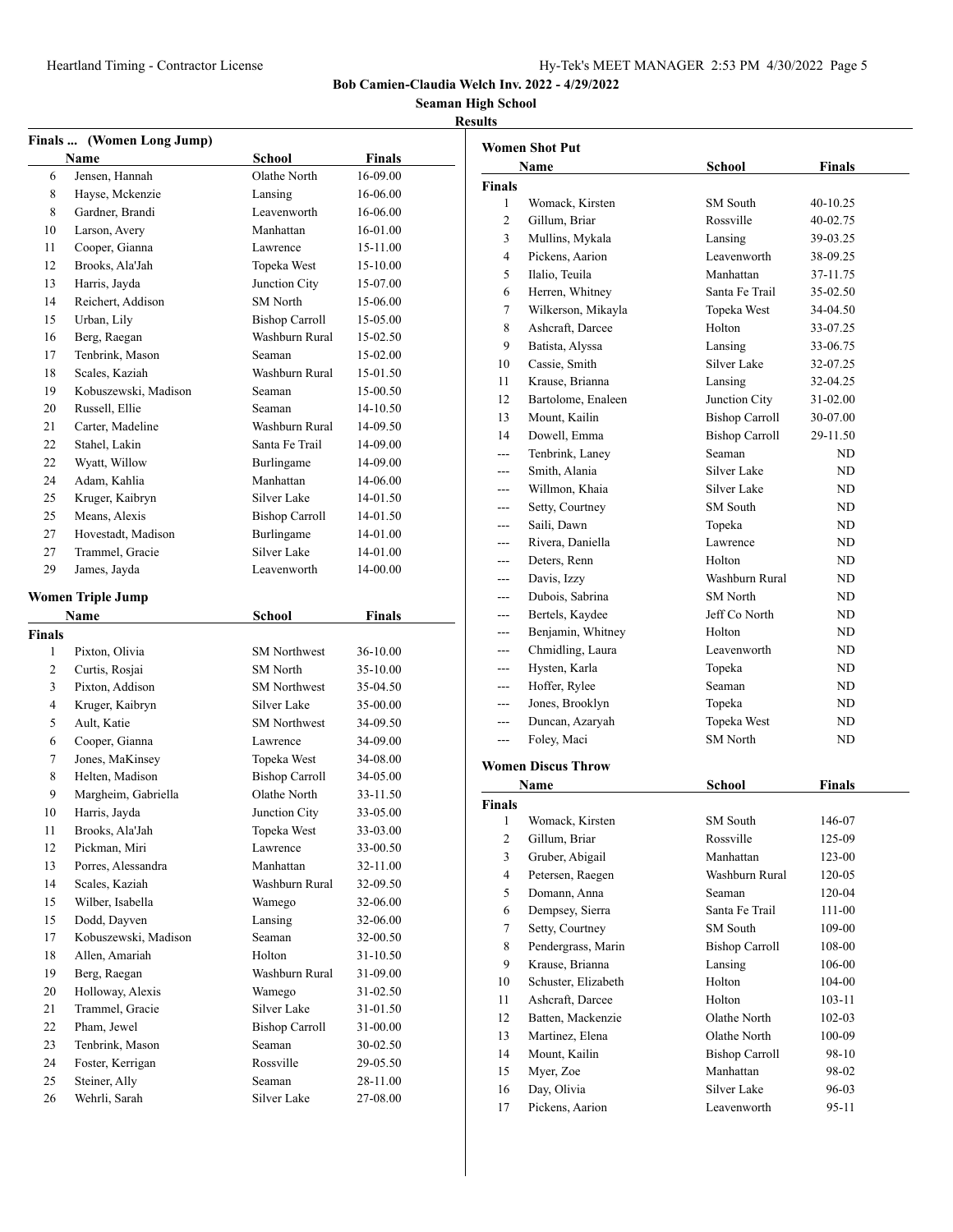**Seaman High School**

# **Results**

|         | Finals  (Women Discus Throw) |                       |             |  |
|---------|------------------------------|-----------------------|-------------|--|
|         | Name                         | School                | Finals      |  |
| 18      | Rivera, Daniella             | Lawrence              | 95-01       |  |
| 19      | Westfahl, Eden               | Manhattan             | 92-04       |  |
| 20      | Wilkerson, Mikayla           | Topeka West           | $92 - 03$   |  |
| 21      | Tenbrink, Brynn              | Seaman                | 89-06       |  |
| 21      | Jones, Brooklyn              | Topeka                | 89-06       |  |
| 23      | Hoffer, Rylee                | Seaman                | 89-02       |  |
| 24      | Fitzhugh, Ashley             | Washburn Rural        | 88-04       |  |
| 25      | Davis, Izzy                  | Washburn Rural        | 86-03       |  |
| 26      | Springer, Sara               | Wamego                | 85-09       |  |
|         | Chmidling, Laura             | Leavenworth           | FOUL        |  |
|         | Bartolome, Enaleen           | Junction City         | <b>FOUL</b> |  |
|         | Bottom, Dakota               | Silver Lake           | <b>FOUL</b> |  |
| $---$   | Cassie, Smith                | Silver Lake           | FOUL        |  |
| ---     | Gnuthake, Addison            | Lansing               | <b>FOUL</b> |  |
| $---$   | Patch, Macey                 | Holton                | FOUL        |  |
| ---     | Duncan, Azaryah              | Topeka West           | FOUL.       |  |
| ---     | Saili, Dawn                  | Topeka                | FOUL.       |  |
|         |                              |                       |             |  |
|         | <b>Women Javelin Throw</b>   |                       |             |  |
|         | Name                         | School                | Finals      |  |
| Finals  |                              |                       |             |  |
| 1       | Trier, Ally                  | Seaman                | 123-00      |  |
| 2       | Cox, Chloe                   | SM South              | 116-03      |  |
| 3       | Batista, Alyssa              | Lansing               | 114-02      |  |
| 4       | Damme, Taylor                | Perry LeCompton       | 112-06      |  |
| 5       | Keo, Serenity                | Lawrence              | $110 - 03$  |  |
| 6       | Rottinghaus, Ava             | Silver Lake           | 106-04      |  |
| 7       | Olson, Mia                   | <b>SM</b> North       | $105 - 11$  |  |
| 8       | Martinez, Elena              | Olathe North          | 105-06      |  |
| 9       | Lee, Brittan                 | SM North              | 104-00      |  |
| 10      | Leismeister, Maggie          | Seaman                | 103-03      |  |
| 11      | Deters, Renn                 | Holton                | 102-11      |  |
| 12      | Simmons, Gracie              | Burlingame            | 102-04      |  |
| 13      | Patch, Macey                 | Holton                | 101-06      |  |
| 14      | Gruber, Abigail              | Manhattan             | 101-05      |  |
| 14      | Higgins, Addison             | Olathe North          | 101-05      |  |
| 16      | Wistuba, Tera                | Jeff Co North         | 99-10       |  |
| 17      | Sogaard, Shelby              | <b>SM</b> Northwest   | 99-08       |  |
| 18      | Hoffman, Aubree              | Manhattan             | 99-07       |  |
| 19      | Doonan, Kylie                | <b>Bishop Carroll</b> | 99-00       |  |
| 20      | Mathews, Tessa               | Olathe North          | 95-04       |  |
| 21      | Bertels, Kaydee              | Jeff Co North         | 94-08       |  |
| 22      | Deleo'n, Misty               | Leavenworth           | 94-05       |  |
| 23      | Linaweaver, Ericka           | Lansing               | 91-07       |  |
| 24      | Munn, Catherine              | <b>Bishop Carroll</b> | 90-00       |  |
| $---$   | Bottom, Dakota               | Silver Lake           | FOUL        |  |
| $- - -$ | Willmon, Khaia               | Silver Lake           | FOUL        |  |
|         | Smith, Natalie               | <b>Bishop Carroll</b> | FOUL        |  |
|         | Meier, Lizy                  | Washburn Rural        | <b>FOUL</b> |  |
| ---     | Meinhardt, Rylie             | Wamego                | FOUL        |  |
| $---$   | Leitch, Marykate             | Wamego                | FOUL        |  |
| ---     | Magnuson, Aubrie             | Lawrence              | FOUL        |  |
| $---$   | Chmidling, Laura             | Leavenworth           | FOUL        |  |
| ---     | Petersen, Raegen             | Washburn Rural        | <b>FOUL</b> |  |

| lts            |                                 |                       |                |
|----------------|---------------------------------|-----------------------|----------------|
| $\sim$         | Mendez, Nichole                 | <b>SM</b> North       | <b>FOUL</b>    |
| $\sim$         | Noonan, Kaylin                  | Burlingame            | <b>FOUL</b>    |
|                | Men 100 Meter Dash              |                       |                |
|                | Name                            | <b>School</b>         | <b>Prelims</b> |
|                | <b>Preliminaries</b>            |                       |                |
| 1              | Renfro, Brogen                  | Silver Lake           | 10.90Q         |
| $\overline{c}$ | Parrish, Jacob                  | Olathe North          | 10.92Q         |
| 3              | Keir. Sam                       | <b>SM</b> North       | 10.95Q         |
| $\overline{4}$ | Schomaker, Brayden              | Manhattan             | 10.96Q         |
| 5              | Santiago, Shaymus               | Washburn Rural        | 11.12Q         |
| 6              | Canseco, Michael                | Olathe North          | 11.00q         |
| 7              | Samenus, Ethan                  | Manhattan             | 11.10q         |
| 8              | Peoples, V'Ante                 | Topeka                | 11.12q         |
| 9              | Eytcheson, Nick                 | <b>SM</b> North       | 11.14          |
| 10             | Booth, Gary                     | Holton                | 11.15          |
| 11             | Matlock, DyKestair              | Topeka                | 11.16          |
| 12             | West, Tyler                     | <b>SM Northwest</b>   | 11.17          |
| 13             | Banks, Randall                  | Junction City         | 11.19          |
| 14             | Johnson, Hagan                  | Wamego                | 11.20          |
| 15             | Scherer, Jack                   | <b>Bishop Carroll</b> | 11.21          |
| 15             | Arantes, Pedro                  | Rossville             | 11.21          |
| 17             | Womack, Korrey                  | SM South              | 11.24          |
| 18             | Mejia, Michael                  | Leavenworth           | 11.25          |
| 19             | Hansard, Keaton                 | <b>Bishop Carroll</b> | 11.29          |
| 20             | Rigoli, Dominic                 | <b>SM</b> Northwest   | 11.36          |
| 21             | Wilkerson, Mekhi                | Topeka West           | 11.36          |
| 22             | Vanleeuwen, Adonis              | Seaman                | 11.38          |
| 23             | Anderson, Jacob                 | Seaman                | 11.44          |
| 24             | Sandefur, Colin                 | Lawrence              | 11.45          |
| 25             | Baldwin, Daryn                  | Wamego                | 11.48          |
| 26             | Glass, Kyan                     | Lansing               | 11.62          |
| 27             | Sedo, Sam                       | Lawrence              | 11.68          |
| 28             | Kettler, Connor                 | Hiawatha              | 11.80          |
| 29             | Adams, Connor                   | Silver Lake           | 11.82          |
| 30             | Hales, Monte                    | SM South              | 11.85          |
| 31             | Adcock, Lucas                   | Holton                | 11.87          |
| 32             | Alvarado, Niko                  | Lansing               | 11.99          |
| 33             | Farrier, Harley                 | Perry LeCompton       | 12.18          |
| $---$          | Jones, Thelonius                | Junction City         | <b>FS</b>      |
|                | $\int$ and $100$ $M$ at an Dack |                       |                |
|                |                                 |                       |                |

#### **Men 100 Meter Dash**

|               | <b>Name</b>        | School          | <b>Finals</b> |
|---------------|--------------------|-----------------|---------------|
| <b>Finals</b> |                    |                 |               |
| 1             | Parrish, Jacob     | Olathe North    | 10.69         |
| 2             | Schomaker, Brayden | Manhattan       | 10.78         |
| 3             | Keir, Sam          | <b>SM</b> North | 10.87         |
| 4             | Renfro, Brogen     | Silver Lake     | 10.89         |
| 5             | Samenus, Ethan     | Manhattan       | 10.96         |
| 6             | Santiago, Shaymus  | Washburn Rural  | 10.97         |
| 7             | Peoples, V'Ante    | Topeka          | 11.05         |
| 8             | Canseco, Michael   | Olathe North    | 11.07         |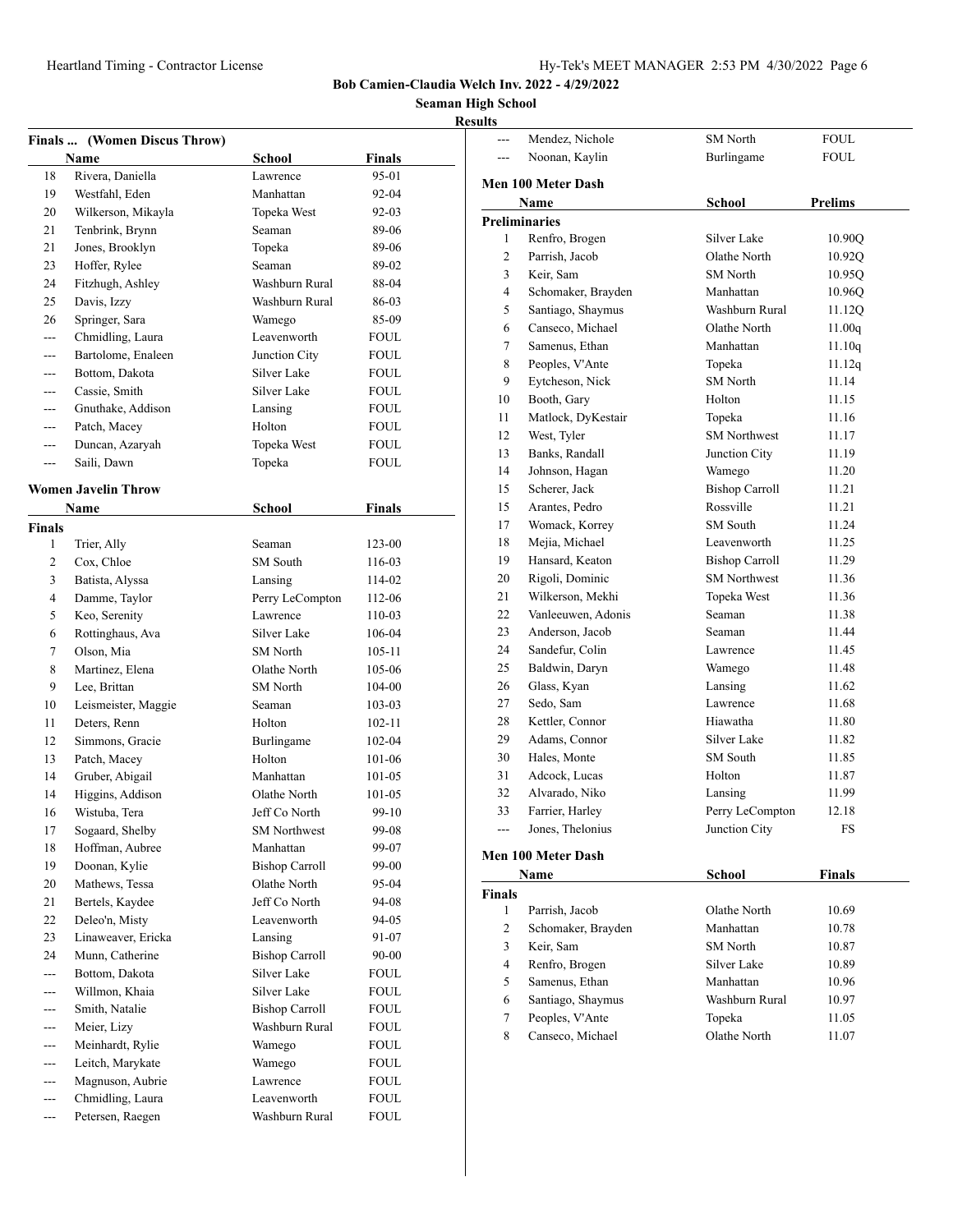#### **Seaman High School Results**

| <b>Men 200 Meter Dash</b><br>Name |                                         |                             |                  |  |
|-----------------------------------|-----------------------------------------|-----------------------------|------------------|--|
|                                   |                                         | School                      | <b>Prelims</b>   |  |
| <b>Preliminaries</b><br>1         |                                         | Silver Lake                 |                  |  |
| 2                                 | Renfro, Brogen                          | Manhattan                   | 23.38Q           |  |
| 3                                 | Schomaker, Brayden                      | Manhattan                   | 23.43Q<br>23.87Q |  |
| 4                                 | Hirschey, Zachary                       | <b>SM Northwest</b>         |                  |  |
|                                   | Rogers, Alex                            | Olathe North                | 23.89Q           |  |
| 5                                 | Ouellette, Joe                          |                             | 23.94Q           |  |
| 6                                 | Matlock, DyKestair<br>Harris, Christian | Topeka<br>Olathe North      | 23.90q           |  |
| 7                                 |                                         |                             | 23.95q           |  |
| 8                                 | Sandefur, Colin                         | Lawrence<br><b>SM</b> South | 23.98g<br>24.13  |  |
| 9                                 | Womack, Korrey                          |                             |                  |  |
| 10                                | Cochran, Bryce                          | Seaman                      | 24.14            |  |
| 11                                | Peoples, V'Ante                         | Topeka                      | 24.16            |  |
| 12                                | Harris, Daniel                          | <b>SM</b> North             | 24.22            |  |
| 13                                | Banks, Randall                          | Junction City               | 24.34            |  |
| 14                                | Loyd, Jack                              | <b>Bishop Carroll</b>       | 24.42            |  |
| 15                                | Merritt, Aaron                          | Seaman                      | 24.45            |  |
| 16                                | Kane, Isaac                             | Jeff Co North               | 24.52            |  |
| 17                                | Hefley, Aidan                           | Wamego                      | 24.62            |  |
| 18                                | Capps, Joshua                           | <b>Bishop Carroll</b>       | 24.63            |  |
| 19                                | Turner, Jaylen                          | Holton                      | 24.74            |  |
| 20                                | George, Willie                          | Leavenworth                 | 24.76            |  |
| 21                                | MacEwan, Landon                         | Washburn Rural              | 24.78            |  |
| 22                                | Spoonemore, Kemper                      | Santa Fe Trail              | 24.78            |  |
| 23                                | Feldkamp, Ryan                          | Jeff Co North               | 24.84            |  |
| 24                                | West, Tyler                             | <b>SM Northwest</b>         | 24.85            |  |
| 25                                | Heiman, Troy                            | Silver Lake                 | 25.06            |  |
| 26                                | Thompson, Lafayette                     | Washburn Rural              | 25.15            |  |
| 27                                | Glass, Kyan                             | Lansing                     | 25.25            |  |
| 28                                | Jones, Judah                            | <b>SM</b> North             | 25.27            |  |
| 29                                | Burgoon, Noah                           | Santa Fe Trail              | 25.41            |  |
| 30                                | Herbert, Nathan                         | SM South                    | 25.45            |  |
| 31                                | Donahue, Colin                          | Wamego                      | 25.48            |  |
| 32                                | Alvarado, Niko                          | Lansing                     | 25.66            |  |
| 33                                | Sedo, Sam                               | Lawrence                    | 26.01            |  |
|                                   | Men 200 Meter Dash                      |                             |                  |  |
|                                   | Name                                    | School                      | Finals           |  |
| Finals                            |                                         |                             |                  |  |
| 1                                 | Renfro, Brogen                          | Silver Lake                 | 22.98            |  |
| $\overline{2}$                    | Rogers, Alex                            | <b>SM Northwest</b>         | 23.25            |  |
| 3                                 | Harris, Christian                       | Olathe North                | 23.46            |  |
| $\overline{4}$                    | Hirschey, Zachary                       | Manhattan                   | 23.48            |  |
| 5                                 | Schomaker, Brayden                      | Manhattan                   | 23.61            |  |
| 6                                 | Ouellette, Joe                          | Olathe North                | 23.93            |  |
| 7                                 | Sandefur, Colin                         | Lawrence                    | 23.97            |  |
| 8                                 | Matlock, DyKestair                      | Topeka                      | 24.01            |  |
|                                   | <b>Men 400 Meter Dash</b>               |                             |                  |  |
|                                   | Name                                    | School                      | Finals           |  |
| <b>Finals</b>                     |                                         |                             |                  |  |
| 1                                 | Parrish, Jacob                          | Olathe North                | 50.77            |  |
| 2                                 | Hansard, Keaton                         | <b>Bishop Carroll</b>       | 51.44            |  |
| 3                                 | Cutting, Jon                            | Wamego                      | 51.47            |  |
|                                   |                                         |                             |                  |  |

| 4  | Kane, Isaac             | Jeff Co North         | 52.03   |  |
|----|-------------------------|-----------------------|---------|--|
| 5  | Curtis, Samuel          | Leavenworth           | 52.29   |  |
| 6  | Mortensen, Emmanuel     | Manhattan             | 52.39   |  |
| 7  | Heckman, Matthew        | Burlingame            | 52.52   |  |
| 8  | Blankenship, Dylan      | Topeka                | 52.71   |  |
| 9  | Wills, Cameron          | Olathe North          | 52.78   |  |
| 10 | Upton, Jordan           | SM South              | 52.84   |  |
| 11 | Loyd, Jack              | <b>Bishop Carroll</b> | 52.84   |  |
| 12 | McCoy, Noah             | Santa Fe Trail        | 52.89   |  |
| 13 | Delva, Josiah           | Junction City         | 52.91   |  |
| 14 | Rogers, Alex            | <b>SM</b> Northwest   | 52.93   |  |
| 15 | Wilkerson, Mekhi        | Topeka West           | 52.95   |  |
| 16 | Mack, Jaziah            | Topeka                | 53.16   |  |
| 17 | Erickson, Matthias      | Lansing               | 53.18   |  |
| 18 | Capps, Joshua           | <b>Bishop Carroll</b> | 53.25   |  |
| 19 | Avery, Zeric            | Lawrence              | 53.69   |  |
| 20 | Kemp, Anthony           | Junction City         | 53.93   |  |
| 21 | Wuesten, Thilo          | Perry LeCompton       | 53.97   |  |
| 22 | Madden, Elijah          | Olathe North          | 54.03   |  |
| 23 | Gardiner, Aaron         | Topeka West           | 54.10   |  |
| 24 | Dowling-Burnett, Tanner | Manhattan             | 54.12   |  |
| 25 | Sollars, Boyd           | Perry LeCompton       | 54.13   |  |
| 26 | Scheid, Evan            | Seaman                | 54.13   |  |
| 27 | Peek, Brayden           | Holton                | 54.24   |  |
| 28 | Lacroix, Baptiste       | Manhattan             | 54.30   |  |
| 29 | Rooney, Jakob           | SM North              | 54.45   |  |
| 30 | Needham, Jacob          | <b>SM</b> North       | 54.47   |  |
| 31 | Ware, Grant             | <b>SM</b> Northwest   | 54.57   |  |
| 32 | Archambault, Austin     | Lansing               | 54.58   |  |
| 33 | Frehe, Kale             | Silver Lake           | 54.60   |  |
| 34 | Fritz, Jake             | Wamego                | 54.85   |  |
| 35 | Juueneman, Shane        | Washburn Rural        | 54.93   |  |
| 36 | Roeder, Ben             | Topeka                | 55.15   |  |
| 37 | Reutzel, Jayden         | Junction City         | 55.22   |  |
| 38 | Watson, Kyle            | Lawrence              | 55.27   |  |
| 39 | Gibbs, Riley            | Hiawatha              | 55.62   |  |
| 40 | Swaim, Adrian           | Seaman                | 55.70   |  |
| 41 | Donahue, Colin          | Wamego                | 55.90   |  |
| 42 | Roney, Davin            | Washburn Rural        | 55.93   |  |
| 43 | Arnold, Chase           | Santa Fe Trail        | 56.68   |  |
| 44 | Evans, Kyson            | Seaman                | 57.20   |  |
| 45 | Buessing, Ben           | Washburn Rural        | 57.34   |  |
| 46 | Masters, justin         | Lawrence              | 57.72   |  |
| 47 | Burgoon, Noah           | Santa Fe Trail        | 1:04.74 |  |
|    | Men 800 Meter Run       |                       |         |  |
|    |                         |                       |         |  |

| Name          |                  | School                | <b>Finals</b> |
|---------------|------------------|-----------------------|---------------|
| <b>Finals</b> |                  |                       |               |
| 1             | Atkins, Tyler    | Junction City         | 1:58.91       |
| 2             | Mosier, Ben      | Manhattan             | 1:59.39       |
| 3             | Zimbelman, Trent | <b>Bishop Carroll</b> | 2:00.30       |
| 4             | Moore, Branen    | Seaman                | 2:00.72       |
| 5             | Steger, Jackson  | Lansing               | 2:01.49       |
| 6             | Howell, Austin   | Lansing               | 2:02.02       |
| 7             | Kosgei, Ray      | Olathe North          | 2:03.37       |
| 8             | Ewers, Major     | <b>SM</b> North       | 2:03.46       |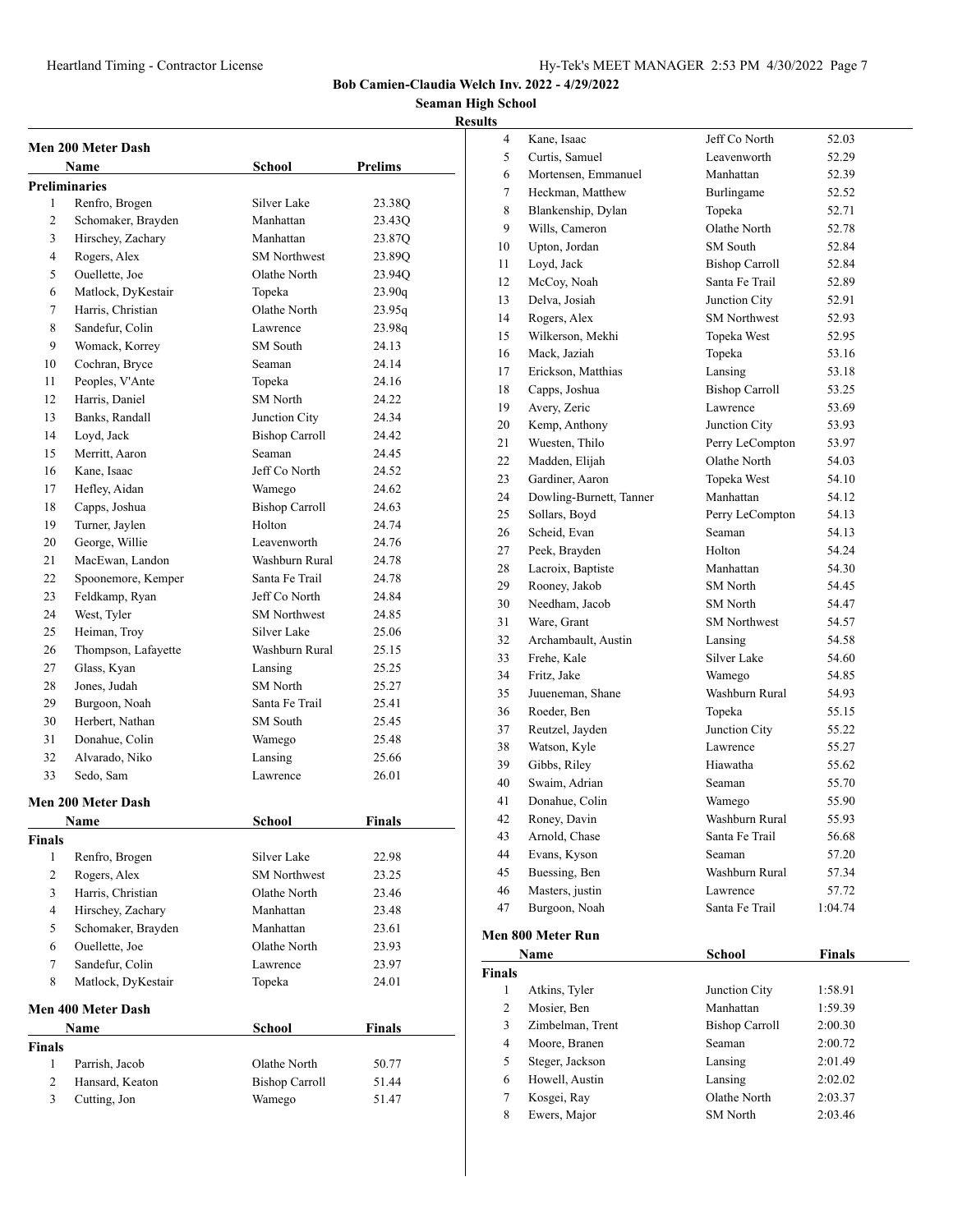**Seaman High School Results**

| Finals                   | (Men 800 Meter Run)    |                       |               |
|--------------------------|------------------------|-----------------------|---------------|
|                          | Name                   | School                | <b>Finals</b> |
| 9                        | Born, Henry            | <b>SM</b> Northwest   | 2:03.76       |
| 10                       | Wilson, Louis          | Topeka West           | 2:04.72       |
| 11                       | Lee, Adrien            | <b>SM</b> Northwest   | 2:05.98       |
| 12                       | Njoroge, Lenny         | Topeka West           | 2:06.63       |
| 13                       | Stuke, Landon          | Seaman                | 2:06.76       |
| 14                       | Ryan, Jack             | Lawrence              | 2:06.83       |
| 15                       | Klish, Diego           | Lawrence              | 2:07.06       |
| 16                       | LeClair, Michael       | Perry LeCompton       | 2:07.69       |
| 17                       | Brokaw, Mason          | Silver Lake           | 2:08.45       |
| 18                       | Mitchell, Evan         | <b>SM</b> Northwest   | 2:08.88       |
| 19                       | Keller, Hayden         | Washburn Rural        | 2:09.31       |
| 20                       | Kaniper, Koltyn        | Silver Lake           | 2:10.10       |
| 21                       | Shea, Joseph           | Wamego                | 2:10.47       |
| 22                       | Knopp, Landon          | Manhattan             | 2:11.87       |
| 23                       | Owens, Ryan            | <b>SM</b> South       | 2:11.91       |
| 24                       | Ducey, Adam            | <b>SM</b> North       | 2:12.64       |
| 25                       | Storrer, Andrew        | Topeka                | 2:12.80       |
| 26                       | Curto, Alex            | Junction City         | 2:12.83       |
| 27                       | Kruse, Justin          | Seaman                | 2:14.28       |
| 28                       | Schrick, Ashton        | Holton                | 2:15.52       |
| 29                       | Cutting, Harrison      | Wamego                | 2:15.59       |
| 30                       | Salsbury, Hank         | SM South              | 2:15.60       |
| 31                       | Black, Cody            | Santa Fe Trail        | 2:15.93       |
| 32                       | Kurz, Nick             | Lansing               | 2:16.28       |
| 33                       | Chapman, Gage          | SM North              | 2:17.39       |
| 34                       | Gordon-Ross, Alexander | Lawrence              | 2:17.58       |
| 35                       | Ramos, Robert          | Leavenworth           | 2:18.68       |
| 36                       | Geisendorf, Aden       | Hiawatha              | 2:22.56       |
| 37                       | Espino, Mauricio       | Washburn Rural        | 2:24.49       |
|                          |                        |                       |               |
|                          | Men 1600 Meter Run     |                       |               |
|                          | Name                   | School                | Finals        |
| Finals                   |                        |                       |               |
| 1                        | Atkins, Tyler          | Junction City         | 4:25.55       |
| 2                        | Born, Henry            | <b>SM Northwest</b>   | 4:28.59       |
| 3                        | Njoroge, Lenny         | Topeka West           | 4:32.04       |
| $\overline{\mathcal{L}}$ | Oakerson, Austin       | <b>SM</b> Northwest   | 4:34.52       |
| 5                        | Bowyer, Max            | Manhattan             | 4:35.48       |
| 6                        | Morenz, Noah           | Wamego                | 4:36.52       |
| 7                        | Zimbelman, Trent       | <b>Bishop Carroll</b> | 4:38.11       |
| 8                        | Purvis, Jonathan       | Leavenworth           | 4:38.54       |
| 9                        | Kosgei, Ray            | Olathe North          | 4:41.29       |
| 10                       | Moore, Jace            | Seaman                | 4:41.66       |
| 11                       | Ryan, Jack             | Lawrence              | 4:44.72       |
| 12                       | McKinney, Connor       | <b>Bishop Carroll</b> | 4:44.95       |
| 13                       | Howell, Kenneth        | Lansing               | 4:45.37       |
| 14                       | Keller, Hayden         | Washburn Rural        | 4:45.81       |
| 15                       | Larson, Max            | SM South              | 4:46.05       |
| 16                       | Curto, Alex            | Junction City         | 4:48.97       |
| 17                       | Dial, Easton           | Washburn Rural        | 4:49.61       |
| 18                       | TenEyck, Cameron       | Silver Lake           | 4:50.39       |
| 19                       | Sullivan, Shawn        | Leavenworth           | 4:52.02       |
| 20                       | Dawdy, Parker          | Manhattan             | 4:52.42       |
| 21                       | McCartney, Felix       | Hiawatha              | 4:52.68       |
|                          |                        |                       |               |

| 22             | Cutting, Harrison               | Wamego                | 4:53.08       |
|----------------|---------------------------------|-----------------------|---------------|
| 23             | Haddock, Spencer                | Washburn Rural        | 4:54.24       |
| 24             | Turner, Aiden                   | <b>SM</b> North       | 4:56.00       |
| 25             | Smith, Isaiah                   | Junction City         | 4:56.75       |
| 26             | Kirsch, Will                    | SM South              | 4:56.84       |
| 27             | Wilkie, Mark                    | Topeka West           | 4:58.37       |
| 28             | Shepherd, Carter                | SM North              | 4:58.55       |
| 29             | Holdren, Lucas                  | Manhattan             | 4:58.93       |
| 30             | Loy, Kaelin                     | Seaman                | 4:59.11       |
| 31             | Klish, Diego                    | Lawrence              | 4:59.80       |
| 32             | Klish, Xavier                   | Lawrence              |               |
|                |                                 |                       | 4:59.87       |
| 33             | Henrichs, Grant                 | Olathe North          | 5:00.41       |
| 34             | Chapman, Gage                   | SM North              | 5:01.72       |
| 35             | Meredith, Trent                 | Jeff Co North         | 5:03.15       |
| 36             | Jowers, Zach                    | Seaman                | 5:03.66       |
| 37             | Phelps, Elijah                  | Topeka West           | 5:03.69       |
| 38             | Christopher, Michael            | Topeka                | 5:05.16       |
| 39             | Hodge, Jordan                   | Hiawatha              | 5:10.08       |
| 40             | Flores, Edwuar                  | Olathe North          | 5:12.87       |
| 41             | Geisendorf, Aden                | Hiawatha              | 5:15.21       |
| 42             | Purvis, Jeremiah                | Leavenworth           | 5:15.67       |
| 43             | Burgin, Shawn                   | Lansing               | 5:16.85       |
| 44             | Anderson, Jonas                 | Lansing               | 5:35.46       |
|                | <b>Men 110 Meter Hurdles</b>    |                       |               |
|                | <b>Name</b>                     | <b>School</b>         | Prelims       |
|                | <b>Preliminaries</b>            |                       |               |
| 1              | Parrish, Josh                   | Olathe North          | 14.57Q        |
| 2              | Holthusen, Luke                 | <b>Bishop Carroll</b> | 15.40Q        |
|                |                                 |                       |               |
|                |                                 |                       |               |
| 3              | Rhone, Tony                     | Leavenworth           | 15.66Q        |
| $\overline{4}$ | Canseco, Michael                | Olathe North          | 15.87q        |
| 5              | Merritt, Aaron                  | Seaman                | 16.03q        |
| 6              | Reed, Tyler                     | Perry LeCompton       | 16.30q        |
| 7              | Ingerthron, Cody                | Washburn Rural        | 16.66q        |
| 8              | Johnson, Carson                 | Silver Lake           | 16.66q        |
| 9              | Dalley, Liam                    | SM North              | 16.82         |
| 10             | Zambrano, Marco                 | Manhattan             | 16.94         |
| 11             | Cowdin, Jaxon                   | Topeka                | 17.09         |
| 12             | Holthusen, Matthew              | <b>Bishop Carroll</b> | 17.17         |
| 13             | Jund, Zachary                   | Manhattan             | 17.62         |
| 14             | Richardson, Kyle                | SM North              | 17.87         |
| 15             | Schuck, Blayden                 | Wamego                | 17.99         |
| 16             | Berg, Tristan                   | Seaman                | 18.04         |
| 17             | Herzog, Mason                   | Wamego                | 19.35         |
| 18             | McMurray, Shy'Ron               | Leavenworth           | 20.56         |
| ---            | Knox, Ezrick                    | SM South              | FS            |
|                | <b>Men 110 Meter Hurdles</b>    |                       |               |
|                | Name                            | School                | <b>Finals</b> |
| Finals         |                                 |                       |               |
| 1              | Parrish, Josh                   | Olathe North          | 14.45         |
| 2              | Holthusen, Luke                 | <b>Bishop Carroll</b> | 15.26         |
| 3              | Rhone, Tony                     | Leavenworth           | 15.43         |
| $\overline{4}$ | Merritt, Aaron                  | Seaman                | 16.09         |
| 5              |                                 | Washburn Rural        | 16.17         |
| 6              | Ingerthron, Cody<br>Reed, Tyler |                       | 16.17         |
|                |                                 | Perry LeCompton       |               |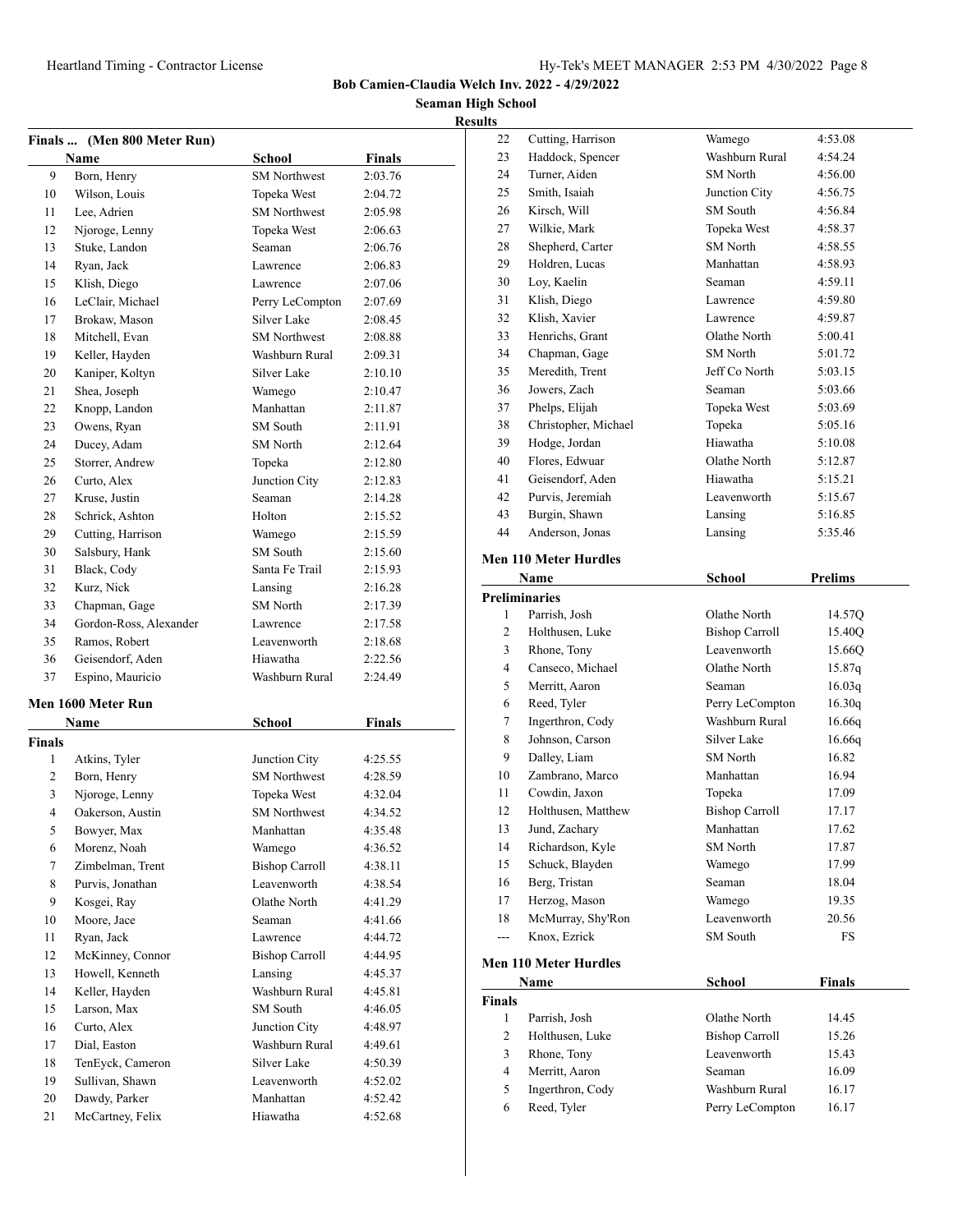10 SM North A 51.46

**Bob Camien-Claudia Welch Inv. 2022 - 4/29/2022**

**Seaman High School**

## **Results**

| Finals  (Men 110 Meter Hurdles)        |                                                                                              | Finals                                                                  |
|----------------------------------------|----------------------------------------------------------------------------------------------|-------------------------------------------------------------------------|
| 7<br>Johnson, Carson                   | Silver Lake                                                                                  | 16.27                                                                   |
|                                        |                                                                                              |                                                                         |
|                                        |                                                                                              | Finals                                                                  |
| <b>Finals</b>                          |                                                                                              |                                                                         |
| 1<br>Parrish, Jason                    | Olathe North                                                                                 | 40.87                                                                   |
| 2<br>Holthusen, Matthew                | <b>Bishop Carroll</b>                                                                        | 41.22                                                                   |
| 3<br>Holthusen, Luke                   | <b>Bishop Carroll</b>                                                                        | 41.90                                                                   |
| Johnson, Carson<br>4                   | Silver Lake                                                                                  | 42.17                                                                   |
| 5<br>Ingerthron, Cody                  | Washburn Rural                                                                               | 43.55                                                                   |
| Herzog, Mason<br>6                     | Wamego                                                                                       | 43.78                                                                   |
| 7<br>Agudzi-Addo, Ethan                | Junction City                                                                                | 43.88                                                                   |
| 8<br>Rhone, Tony                       | Leavenworth                                                                                  | 44.06                                                                   |
| 9<br>Batson, Alesecio                  | Topeka West                                                                                  | 44.29                                                                   |
| 10<br>Reed, Tyler                      | Perry LeCompton                                                                              | 44.29                                                                   |
| Morgan, Charles                        | Manhattan                                                                                    | 44.45                                                                   |
| Flickinger, William<br>12              | <b>SM Northwest</b>                                                                          | 44.52                                                                   |
| 13<br>Knox, Ezrick                     | SM South                                                                                     | 44.58                                                                   |
| Richardson, Kyle<br>14                 | SM North                                                                                     | 44.93                                                                   |
| Goss, Ryley<br>15                      | Olathe North                                                                                 | 45.21                                                                   |
| 16<br>Schuck, Blayden                  | Wamego                                                                                       | 45.26                                                                   |
| 17<br>Cowdin, Jaxon                    | Topeka                                                                                       | 45.56                                                                   |
| 18<br>Worthington, Karson              | Jeff Co North                                                                                | 46.30                                                                   |
| 19<br>Jund, Zachary                    | Manhattan                                                                                    | 46.48                                                                   |
| 20<br>Guzman, Luis                     | SM North                                                                                     | 47.44                                                                   |
| 21<br>Berg, Tristan                    | Seaman                                                                                       | 47.47                                                                   |
| 22<br>Zambrano, Marco                  | Manhattan                                                                                    | 47.77                                                                   |
| 23<br>McMurray, Shy'Ron                | Leavenworth                                                                                  | 48.32                                                                   |
| 24<br>Holmes, Peyton                   | Seaman                                                                                       | 52.24                                                                   |
|                                        |                                                                                              |                                                                         |
| Team                                   | <b>Relay</b>                                                                                 | <b>Finals</b>                                                           |
| <b>Finals</b>                          |                                                                                              |                                                                         |
| 1<br>Manhattan                         | A                                                                                            | 43.22                                                                   |
| 1) Samenus, Ethan                      |                                                                                              |                                                                         |
| 3) Hirschey, Zachary                   |                                                                                              |                                                                         |
| Olathe North<br>2                      | А                                                                                            | 43.24                                                                   |
|                                        | 2) Parrish, Jacob                                                                            |                                                                         |
|                                        |                                                                                              |                                                                         |
| 3) Parrish, Josh                       | 4) Osei-Bonsu, Kenrick                                                                       |                                                                         |
| 3<br>Seaman                            | А                                                                                            | 44.64                                                                   |
| 1) Merritt, Aaron                      | 2) Anderson, Jacob                                                                           |                                                                         |
| 3) Thomas, Jaxson                      | 4) Vanleeuwen, Adonis                                                                        |                                                                         |
| 4<br><b>Bishop Carroll</b>             | А                                                                                            | 44.68                                                                   |
| 1) Capps, Joshua                       | 2) Polley, Michael                                                                           |                                                                         |
| 3) Scherer, Jack                       | 4) Holthusen, Matthew                                                                        |                                                                         |
| Holton<br>5                            | А                                                                                            | 44.77                                                                   |
| Junction City<br>6                     | А                                                                                            | 44.90                                                                   |
| 7<br>Wamego                            | A                                                                                            | 44.99                                                                   |
| 1) Johnson, Hagan                      | 2) Fritz, Jake                                                                               |                                                                         |
| 3) Cutting, Jon                        | 4) Baldwin, Daryn                                                                            |                                                                         |
| <b>SM Northwest</b><br>8               | А                                                                                            | 45.19                                                                   |
| 9<br>Silver Lake<br>1) Johnson, Carson | А<br>2) Heiman, Troy                                                                         | 45.67                                                                   |
|                                        | Name<br><b>Men 300 Meter Hurdles</b><br>Name<br>Men 4x100 Meter Relay<br>1) Canseco, Michael | School<br>School<br>2) Schomaker, Brayden<br>4) Dowling-Burnett, Tanner |

|              | 1) Harris, Daniel         | 2) Gray, Jashon       |                           |
|--------------|---------------------------|-----------------------|---------------------------|
|              | 3) Needham, Jacob         | 4) Keir, Sam          |                           |
|              |                           |                       |                           |
|              | Men 4x800 Meter Relay     |                       |                           |
|              | Team                      | Relay                 | Finals                    |
| Finals       |                           |                       |                           |
| 1            | <b>Bishop Carroll</b>     | А                     | 8:12.87                   |
|              | 1) Zimbelman, Trent       | 2) McKinney, Connor   |                           |
|              | 3) Rottinghaus, Christian | 4) McEachern, Carson  |                           |
| 2            | Wamego                    | А                     | 8:12.93                   |
|              | 1) Morenz, Noah           | 2) Cutting, Jon       |                           |
|              | 3) Stegman, Brady         | 4) Wolfe, Emery       |                           |
| 3            | Manhattan                 | А                     | 8:31.47                   |
|              | 1) Lacroix, Baptiste      | 2) Bowyer, Max        |                           |
|              | 3) Knopp, Landon          | 4) Mosier, Ben        |                           |
| 4            | <b>SM</b> South           | А                     | 8:34.54                   |
| 5            | Silver Lake               | A                     | 8:38.54                   |
|              | 1) Kaniper, Koltyn        | 2) Kaniper, Kamryn    |                           |
|              | 3) Brokaw, Mason          | 4) TenEyck, Cameron   |                           |
| 6            | <b>SM</b> North           | А                     | 8:39.00                   |
|              | 1) Ewers, Major           | 2) Richardson, Kaden  |                           |
|              | 3) Oliva, Roberto         | 4) Lopez, Gerardo     |                           |
| 7            | Lawrence                  | А                     | 8:39.79                   |
|              | 1) Ryan, Jack             | 2) Klish, Diego       |                           |
|              | 3) Klish, Xavier          |                       | 4) Gordon-Ross, Alexander |
| 8            | Hiawatha                  | А                     | 8:46.91                   |
|              | 1) Bachman, Camden        | 2) Keo, David         |                           |
|              | 3) McCartney, Felix       | 4) Gibbs, Riley       |                           |
| 9            | Topeka West               | А                     | 8:48.56                   |
|              | 1) Wilson, Louis          | 2) Wilkie, Mark       |                           |
|              | 3) Gardiner, Aaron        | 4) Phelps, Elijah     |                           |
| 10           | Holton                    | А                     | 8:58.71                   |
| 11           | Washburn Rural            | А                     | 9:02.23                   |
| 12           | Lansing                   | A                     | 9:14.27                   |
|              | 1) Howell, Austin         | 2) Mitchell, Jacob    |                           |
|              | 3) Rookard, Tommy         | 4) Kurz, Nick         |                           |
|              |                           |                       |                           |
|              | Men High Jump             |                       |                           |
|              | Name                      | School                | Finals                    |
| Finals       |                           |                       |                           |
| 1            | Rowden, Paul              | Olathe North          | 6-06.00                   |
| $\mathbf{2}$ | Heckman, Matthew          | Burlingame            | 6-04.00                   |
| 3            | Bethea, Genesis           | Leavenworth           | 6-04.00                   |
| 4            | Johnson, Camdyn           | Lawrence              | $6 - 02.00$               |
| 5            | Newcomer, Aaron           | Manhattan             | $6 - 00.00$               |
| 5            | Malone, Vincent           | Manhattan             | $6 - 00.00$               |
| 7            | Bolton, Devin             | <b>SM Northwest</b>   | $6 - 00.00$               |
| 8            | Kane, Isaac               | Jeff Co North         | $6 - 00.00$               |
| 9            | Smither, Cole             | Olathe North          | 5-10.00                   |
| 9            | Tibbetts, Adrien          | Washburn Rural        | 5-10.00                   |
| 9            | Rogers, Alex              | <b>SM</b> Northwest   | 5-10.00                   |
| 9            | Agudzi-Addo, Ethan        | Junction City         | 5-10.00                   |
| 9            | Polley, Michael           | <b>Bishop Carroll</b> | 5-10.00                   |
|              | Zeller, Jake              | Holton                |                           |
| 9            |                           |                       | 5-10.00                   |
| 9            | Upton, Jordan             | SM South              | 5-10.00                   |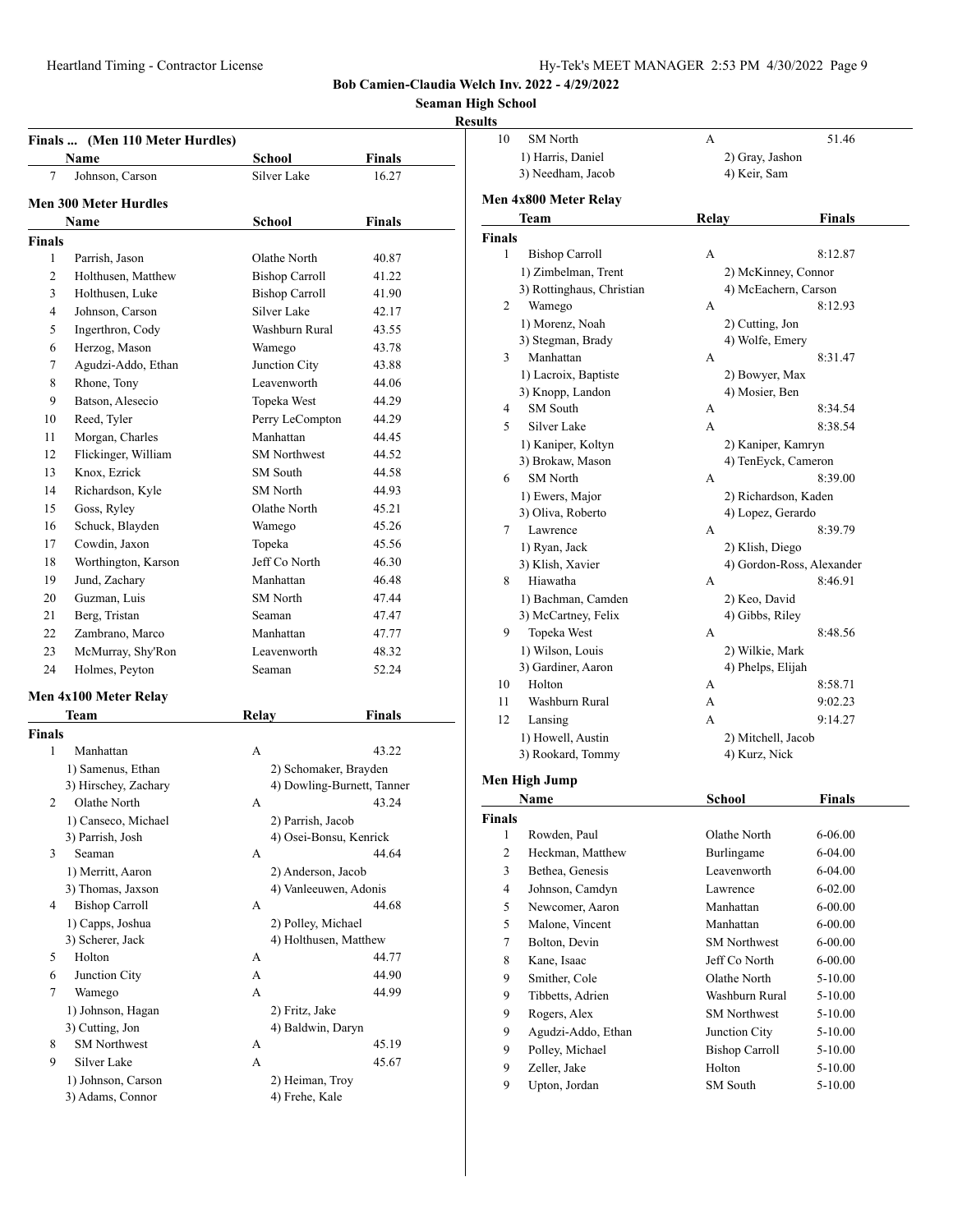22 Smith, Vincent Manhattan 20-01.00

**Bob Camien-Claudia Welch Inv. 2022 - 4/29/2022**

**High School Results**

|               |                         |                 |               | Seaman I |
|---------------|-------------------------|-----------------|---------------|----------|
|               |                         |                 |               | Re       |
|               | Finals  (Men High Jump) |                 |               |          |
|               | <b>Name</b>             | School          | <b>Finals</b> |          |
| 16            | Farrier, Harley         | Perry LeCompton | 5-08.00       |          |
| 16            | Nelson, Avion           | Lawrence        | 5-08.00       |          |
| 16            | Kaniper, Kamryn         | Silver Lake     | 5-08.00       |          |
| 16            | Batson, Alesecio        | Topeka West     | 5-08.00       |          |
|               | Turner, Jaylen          | Holton          | <b>NH</b>     |          |
|               | Sellers, Damarion       | Junction City   | <b>NH</b>     |          |
|               | Corona, Samuel          | Olathe North    | NH            |          |
|               | James, Tomaro           | Topeka          | <b>NH</b>     |          |
|               | Cowdin, Jaxon           | Topeka          | <b>NH</b>     |          |
|               | Noonoo, Caleb           | Topeka West     | NH            |          |
|               | Osburn, Titan           | Washburn Rural  | NH            |          |
|               | Berg, Tristan           | Seaman          | <b>NH</b>     |          |
|               | <b>Men Pole Vault</b>   |                 |               |          |
|               | Name                    | School          | <b>Finals</b> |          |
| <b>Finals</b> |                         |                 |               |          |
| 1             | Quarles, Ian            | Olathe North    | 14-06.00      |          |
| 2             | Strawn, Elijah          | Manhattan       | 11-06.00      |          |
| 2             | Anderson, Lain          | Seaman          | 11-06.00      |          |
| 2             | Worthington, Caleb      | Jeff Co North   | 11-06.00      |          |
| 5             | Brown, Kolton           | Lansing         | 11-00.00      |          |
| 6             | Hernandez, Caleb        | Holton          | 10-06.00      |          |
| 6             | Durtschi, Tyler         | Manhattan       | 10-06.00      |          |

8 Black, Cody Santa Fe Trail 10-00.00 Wille, Jonathan Manhattan 10-00.00 Lathem, Andrew Bishop Carroll NH --- Bell, Connor SM North NH Vu, Tuan Seaman Seaman NH

**Name** School **Finals** 

 Parrish, Josh Olathe North 23-04.50 Rowden, Paul Olathe North 23-03.00 Acheampong, Kelvin SM Northwest 23-03.00 Nelson, Avion Lawrence 23-00.00 Sipple, Zsamar Topeka West 22-09.00 Upton, Jordan SM South 22-01.00 Eytcheson, Nick SM North 21-09.00 Holthusen, Luke Bishop Carroll 21-08.00 Thiessen-Scott, Eliot SM North 21-08.00 Wyatt, Eli Olathe North 21-01.00 Avery, Zeric Lawrence 21-00.00 Banks, Randall Junction City 20-11.00 12 Boswell, Jace Holton 20-11.00 14 Butler, Tyrone Lansing 20-07.50 15 Mcclimans, Camden Seaman 20-05.00 Rauch, Crayton Manhattan 20-03.00 Houston, Talique Manhattan 20-02.50 18 Adams, Connor Silver Lake 20-02.00 Fritz, Jake Wamego 20-02.00 18 Scherer, Jack Bishop Carroll 20-02.00 18 Polley, Michael Bishop Carroll 20-02.00 Adams, Marqueise Leavenworth 20-01.00

**Men Long Jump**

**Finals**

| 24            | Lamlech, Henry         | SM South              | 20-00.00       |
|---------------|------------------------|-----------------------|----------------|
| 24            | Yazzie, Kanyon         | <b>SM</b> North       | 20-00.00       |
| 26            | Holmes, Peyton         | Seaman                | 19-11.00       |
| 27            | Bolton, Devin          | <b>SM</b> Northwest   | 19-10.50       |
| 28            | Osburn, Titan          | Washburn Rural        | 19-10.00       |
| 29            | Spoonemore, Kemper     | Santa Fe Trail        | 19-06.00       |
|               | Smith, Tyre            | Junction City         | FOUL           |
| ---           | McCoy, Noah            | Santa Fe Trail        | FOUL           |
| $---$         | Watson, Kyle           | Lawrence              | FOUL           |
| $---$         | Zeller, Jake           | Holton                | FOUL           |
| ---           | Strickland, Xavier     | Leavenworth           | <b>FOUL</b>    |
|               | <b>Men Triple Jump</b> |                       |                |
|               | Name                   | School                | Finals         |
| <b>Finals</b> |                        |                       |                |
| 1             | Sipple, Zsamar         | Topeka West           | 46-03.00       |
| 2             | Nelson, Avion          | Lawrence              | 45-11.00       |
| 3             | Acheampong, Kelvin     | <b>SM Northwest</b>   | 44-04.00       |
| 4             | Elumogo, Collins       | Manhattan             | 43-08.00       |
| 5             | Bethea, Genesis        | Leavenworth           | 43-05.00       |
| 6             | Batson, Alesecio       | Topeka West           | 43-04.00       |
| 7             | Helten, Tim            | <b>Bishop Carroll</b> | 42-09.50       |
| 8             | Houston, Talique       | Manhattan             | 41-07.00       |
| 9             | Rowell, David          | Junction City         | 41-05.00       |
| 10            | Yazzie, Kanyon         | <b>SM</b> North       | 41-01.00       |
| 11            | Cochran, Bryce         | Seaman                | 40-08.00       |
| 12            | Vrbas, Tyler           | Manhattan             | 40-05.00       |
| 12            | Eytcheson, Nick        | SM North              | 40-05.00       |
| 14            | Spoonemore, Kemper     | Santa Fe Trail        | 39-11.50       |
| 15            | Smith, Tyre            | Junction City         | 39-10.50       |
| 16            | Jones, Judah           | <b>SM</b> North       | 39-09.00       |
| 17            | Noonoo, Caleb          | Topeka West           | 39-05.00       |
| 18            | Scherer, Jack          | <b>Bishop Carroll</b> | 38-10.50       |
| 19            | Kaniper, Koltyn        | Silver Lake           | 38-07.50       |
| 20            | McCoy, Noah            | Santa Fe Trail        | 38-07.00       |
| 21            | Huff. Leviticus        | Lansing               | 38-04.00       |
| 22            | Mcclimans, Camden      | Seaman                | 38-03.50       |
| 23            | Miller, Sam            | Holton                | 37-11.50       |
| ---           | Roney, Davin           | Washburn Rural        | N <sub>D</sub> |
|               |                        |                       |                |

#### **Men Shot Put**

| Name          |                        | School          | <b>Finals</b> |  |
|---------------|------------------------|-----------------|---------------|--|
| <b>Finals</b> |                        |                 |               |  |
| 1             | Schwartz, Brett        | Santa Fe Trail  | 52-09.25      |  |
| 2             | Sulzen-Watson, Zach    | Washburn Rural  | 52-03.00      |  |
| 3             | Williams, Jamale       | Lansing         | 49-00.25      |  |
| 4             | Smith, Noah            | Lawrence        | 48-02.75      |  |
| 5             | McConnell, Keghan      | Junction City   | 47-08.75      |  |
| 6             | Van Camp, Weston       | Cornerstone     | 47-06.75      |  |
| 7             | Gracia Estrada, Israel | Olathe North    | 46-10.75      |  |
| 8             | Feldkamp, Ryan         | Jeff Co North   | 45-11.50      |  |
| 8             | Comeaux, Darrius       | <b>SM</b> North | 45-11.50      |  |
| 10            | Hyskell, Mason         | Olathe North    | 45-05.75      |  |
| 11            | Johnson, Jarett        | Manhattan       | 44-09.50      |  |
| 12            | Davis, Spencer         | <b>SM</b> North | 44-08.75      |  |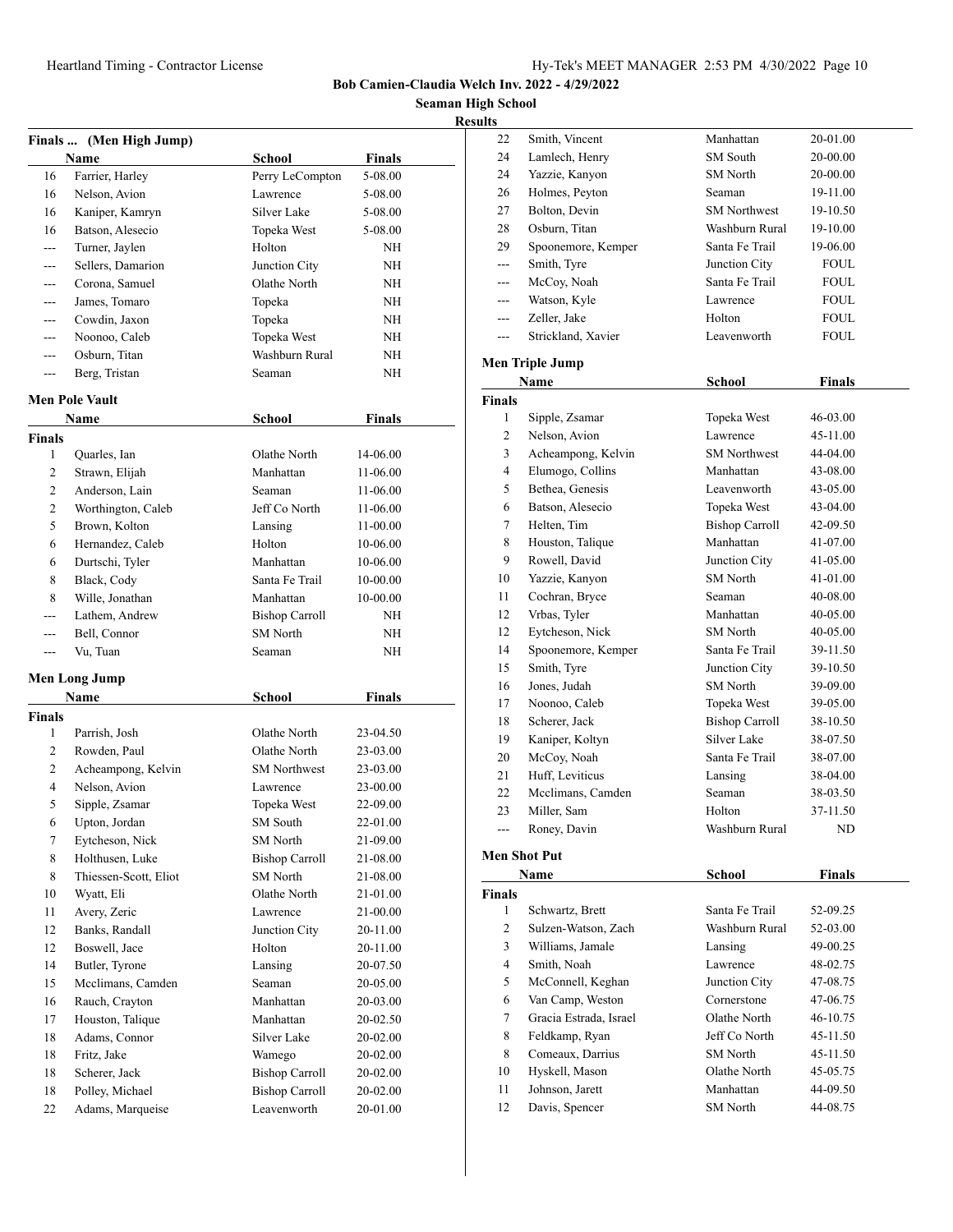**Seaman High School**

# **Results**

| Finals  (Men Shot Put) |                                    |                              |                  |  |
|------------------------|------------------------------------|------------------------------|------------------|--|
|                        | Name                               | School                       | <b>Finals</b>    |  |
| 13                     | Vargas, Rudy                       | Junction City                | 43-05.75         |  |
| 14                     | Middleton, Colby                   | Burlingame                   | 43-04.75         |  |
| 15                     | Walker, Kaden                      | Silver Lake                  | 42-09.25         |  |
| 16                     | Bassett, Lance                     | Lawrence                     | 42-01.00         |  |
| $- - -$                | Thomas, Jaxson                     | Seaman                       | <b>FOUL</b>      |  |
| ---                    | Chermok, Dustin                    | Holton                       | <b>FOUL</b>      |  |
| ---                    | Elder, Elijah                      | Leavenworth                  | <b>FOUL</b>      |  |
| $---$                  | Western, DaRell                    | Olathe North                 | <b>FOUL</b>      |  |
| ---                    | Allen, Kem                         | Lawrence                     | <b>FOUL</b>      |  |
|                        | Ashcraft, Dalton                   | Holton                       | <b>FOUL</b>      |  |
|                        | Osa, Taumaloto                     | Junction City                | <b>FOUL</b>      |  |
| ---                    | Reimer, Jacob                      | Topeka West                  | <b>FOUL</b>      |  |
| ---                    | Lopez, Christoper                  | <b>SM</b> North              | <b>FOUL</b>      |  |
| $---$                  | Noberto, Nolan                     | Leavenworth                  | <b>FOUL</b>      |  |
| ---                    | Scott, Josiah                      | Topeka                       | FOUL.            |  |
| ---                    | Shelley, Keegan                    | Seaman                       | <b>FOUL</b>      |  |
| $- - -$                | Estrada, Caden                     | Washburn Rural               | <b>FOUL</b>      |  |
| $- - -$                | Wettengel, Dayton                  | Washburn Rural               | <b>DNF</b>       |  |
|                        |                                    |                              |                  |  |
|                        | <b>Men Discus Throw</b>            |                              |                  |  |
|                        | Name                               | School                       | Finals           |  |
| <b>Finals</b>          |                                    |                              |                  |  |
| 1                      | Schwartz, Brett                    | Santa Fe Trail               | 185-09           |  |
| 2                      | Sulzen-Watson, Zach                | Washburn Rural               | 170-09           |  |
| 3                      | Van Camp, Weston                   | Cornerstone                  | 165-08           |  |
| 4                      | McConnell, Keghan                  | Junction City                | 156-03           |  |
| 5                      | Gracia Estrada, Israel             | Olathe North                 | 155-10           |  |
| 6                      | Feldkamp, Ryan                     | Jeff Co North                | 150-07           |  |
| 7                      | Williams, Jamale                   | Lansing                      | 145-03           |  |
| 8                      | Reimer, Jacob                      | Topeka West                  | 144-09           |  |
| 9                      | Sulzen-Watson, Josh                | Washburn Rural               | 136-11           |  |
| 10                     | Vargas, Rudy                       | Junction City                | 134-08           |  |
| 11                     | Smith, Noah                        | Lawrence                     | 133-09           |  |
| 12                     | Kirkwood, Harrison                 | Lawrence                     | 133-08           |  |
| 13                     | Davis, Spencer                     | <b>SM</b> North              | 130-01           |  |
| 14                     | Comeaux, Darrius                   | <b>SM</b> North              | 129-02           |  |
| 15                     | Ashcraft, Dalton                   | Holton                       | 127-03           |  |
| 16                     | Hildebrand, Andrew                 | Wamego                       | 126-04           |  |
| 17                     | Kesinger, Keegan<br>Bassett, Lance | SM South                     | 126-01           |  |
| 18                     | Shelley, Keegan                    | Lawrence                     | 125-07           |  |
| 19<br>20               | Moody, Max                         | Seaman<br>SM South           | 125-06           |  |
|                        | Miller, Aiden                      | Seaman                       | 124-03           |  |
| 21<br>22               | Lopez, Kaydn                       | Manhattan                    | 122-06           |  |
| 23                     | Western, DaRell                    | Olathe North                 | 119-04<br>117-10 |  |
|                        | Osa, Taumaloto                     |                              |                  |  |
| 24<br>25               | Coleman, Ronnie                    | Junction City<br>Topeka West | 116-04<br>116-01 |  |
| 26                     | Middleton, Colby                   | Burlingame                   | 114-10           |  |
| 27                     | Robert, Carter                     | Silver Lake                  | 112-08           |  |
| 28                     | Juarez, Diego                      | <b>SM</b> North              | 111-08           |  |
| 29                     | Noberto, Nolan                     | Leavenworth                  | 111-00           |  |
| ---                    | York, Corey                        | Silver Lake                  | ND               |  |
| ---                    | Rhone, Tony                        | Leavenworth                  | ND               |  |
| ---                    | Adams, Nathan                      | Topeka                       | ND               |  |
|                        |                                    |                              |                  |  |

| uns                                    |                          |                       |            |  |  |
|----------------------------------------|--------------------------|-----------------------|------------|--|--|
| ---                                    | Scott, Josiah            | Topeka                | ND         |  |  |
| Elder, Elijah                          |                          | Leavenworth<br>ND     |            |  |  |
|                                        | <b>Men Javelin Throw</b> |                       |            |  |  |
| Name<br><b>School</b><br><b>Finals</b> |                          |                       |            |  |  |
|                                        |                          |                       |            |  |  |
| <b>Finals</b><br>1                     | Danaher, Ben             | <b>SM</b> South       | 158-10     |  |  |
| 2                                      | Qualls, Evan             | <b>SM Northwest</b>   | 152-07     |  |  |
| 3                                      | Polley, Michael          | <b>Bishop Carroll</b> | $151 - 04$ |  |  |
| 4                                      | Feuerbacher, Channer     | Silver Lake           | 148-03     |  |  |
| 5                                      | Molt, Samuel             | Manhattan             | 145-08     |  |  |
| 6                                      | Helten, Tim              | <b>Bishop Carroll</b> | 144-11     |  |  |
| 7                                      | Godby, Reece             | Washburn Rural        | 138-07     |  |  |
| 8                                      | Holman, DJ               | Washburn Rural        | 138-06     |  |  |
| 9                                      | Barnes, Gavin            | Holton                | 137-03     |  |  |
| 10                                     | Worthington, Karson      | Jeff Co North         | 136-09     |  |  |
| 11                                     | Pyle, Keegan             | Seaman                | 136-03     |  |  |
| 12                                     | Lopez, Kaydn             | Manhattan             | 135-00     |  |  |
| 13                                     | Sulzen-Watson, Josh      | Washburn Rural        | 133-00     |  |  |
| 14                                     | Hernandez, Manny         | Seaman                | 130-06     |  |  |
| 15                                     | Broce, Hunter            | Rossville             | $129-10$   |  |  |
| ---                                    | Warren, Connor           | Seaman                | ND         |  |  |
| ---                                    | Ventris, Conner          | Leavenworth           | ND         |  |  |
| ---                                    | Oberding, Cash           | <b>SM</b> North       | ND.        |  |  |
| ---                                    | Reed, Casen              | Leavenworth           | ND         |  |  |
| ---                                    | Middleton, Trystan       | <b>SM</b> North       | ND         |  |  |
| ---                                    | Hales, Braden            | Olathe North          | ND         |  |  |
| ---                                    | Dyer, Trey               | <b>SM</b> North       | ND         |  |  |
| ---                                    | Heck, Colyn              | Lawrence              | ND         |  |  |
| ---                                    | Coleman, Ronnie          | Topeka West           | ND         |  |  |
| ---                                    | Allen, Kem               | Lawrence              | ND         |  |  |
|                                        | Donahue, Colin           | Wamego                | ND         |  |  |
|                                        | Robert, Carter           | Silver Lake           | ND         |  |  |
| ---                                    | Lockwood, Tyler          | Burlingame            | ND         |  |  |
| ---                                    | Sorrels, Luke            | Olathe North          | ND         |  |  |
| ---                                    | Hulse, Zachary           | Topeka West           | ND         |  |  |
| ---                                    | Kaniper, Kamryn          | Silver Lake           | ND.        |  |  |
|                                        |                          |                       |            |  |  |
|                                        |                          |                       |            |  |  |

| Women - Team Rankings - 17 Events Scored |                         |         |  |  |
|------------------------------------------|-------------------------|---------|--|--|
| $\left( \frac{1}{2} \right)$             | <b>SM</b> Northwest     | 101     |  |  |
| $\mathbf{2}$                             | SM South                | 81      |  |  |
| 3)                                       | Olathe North            | 63.8333 |  |  |
| 4)                                       | Seaman                  | 47      |  |  |
| 5)                                       | Bishop Carroll Catholic | 43.5    |  |  |
| 6)                                       | Lawrence                |         |  |  |
| 7)                                       | Manhattan               | 41      |  |  |
| 8)                                       | <b>SM</b> North         | 39      |  |  |
| 9)                                       | Lansing                 | 29.5    |  |  |
| 10)                                      | Junction City           | 26      |  |  |
| 11)                                      | Washburn Rural          | 24      |  |  |
| 12)                                      | Rossville               | 19      |  |  |
| 12)                                      | Silver Lake             | 19      |  |  |
| 14)                                      | Leavenworthl            | 18.5    |  |  |
| 15)                                      | Topeka West             | 15.3333 |  |  |
| 16)                                      | Santa Fe Trail          | 14.3333 |  |  |
| 17)                                      | Holton                  | 12      |  |  |
| 18)                                      | Jefferson County North  | 11.5    |  |  |
| 19)                                      | Perry LeCompton         | 5       |  |  |
| 19)                                      | Wamego                  | 5       |  |  |
|                                          |                         |         |  |  |